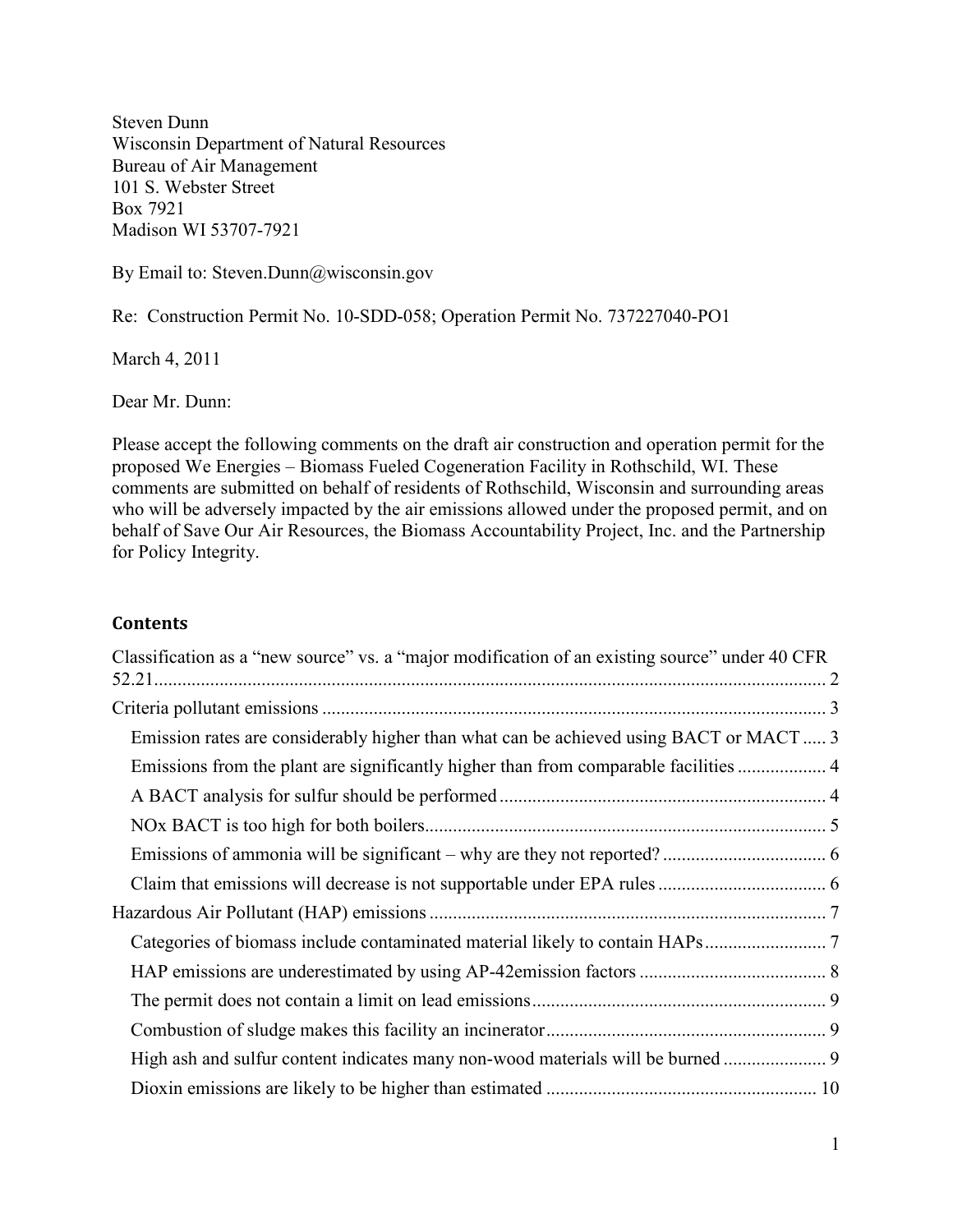| Pollutant emissions are higher than stated because fuel use is underrepresented 11 |  |
|------------------------------------------------------------------------------------|--|
|                                                                                    |  |
|                                                                                    |  |
|                                                                                    |  |
|                                                                                    |  |
|                                                                                    |  |
| DNR must consider GHG emissions from biomass burning at the Domtar plant 14        |  |
|                                                                                    |  |
|                                                                                    |  |
| Greenhouse gas emissions per MWh from biomass have been underrepresented  15       |  |
|                                                                                    |  |
| Because biomass is not carbon neutral, biomass is not BACT for GHG emissions 16    |  |
|                                                                                    |  |
| Natural gas should be considered a BACT strategy for reducing emissions 17         |  |
|                                                                                    |  |

## **Classification as a "new source" vs. a "major modification of an existing source" under 40 CFR 52.21**

The draft air permit treats the addition of a 50 MW (gross 55 MW) biomass-fired cogeneration project at the Domtar Mill as a "new source." This means it is treating the biomass project as a separate and distinct operation from the paper mill. This appears to violate EPA's PSD policies, including its aggregation policy. 72 Fed Reg. 19567 (April 15, 2010). A written analysis is needed in order to determine if a permit is complete and any permit issued complies with the aggregation policy. See also, Letter from U.S. EPA to Wisconsin DNR, Feb. 25, 2003, regarding PSD determination for Murphy Oil, Superior, WI; Letter from U.S. EPA to HOVENSA, LLC, March 30, 2010. The appropriate PSD and aggregation analysis appears to be lacking here.

For example, it is unclear whether the permit application and draft permit take into account all emissions changes at existing emissions units that will occur in the existing mill operations due to the addition of the biomass project. The application and permit only address the *new* emissions units that will be added to the mill site. Under EPA policies, the applicant is required to examine and provide detailed emissions information about how the addition of a 50 MW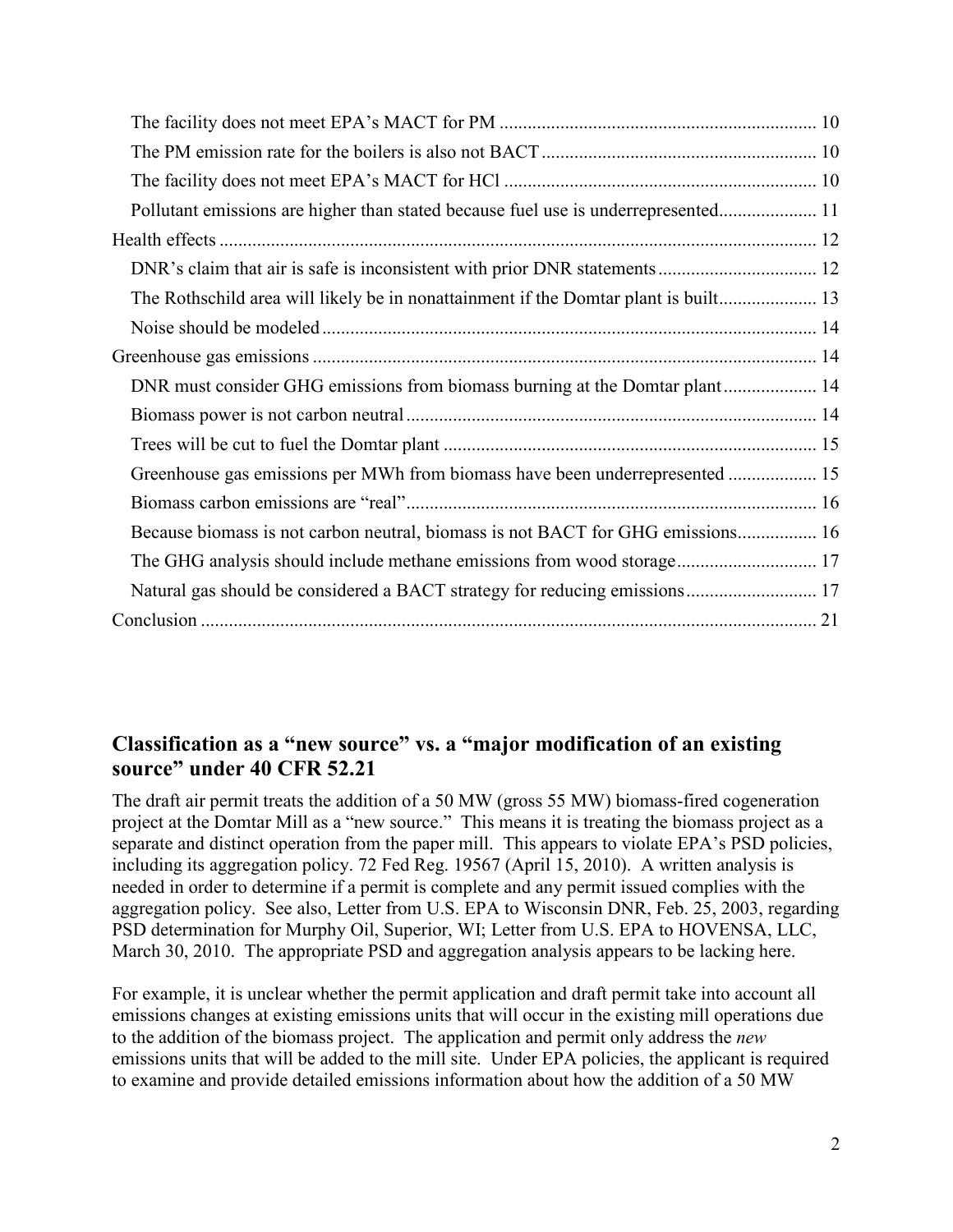biomass cogeneration project to the mill will affect existing operations and the emissions from each existing emissions unit at the mill.

Potential changes in emissions from the wastewater treatment operations due to the biomass cogeneration project have not been addressed in the permit application and draft permit. The wastewater treatment operations are an emissions unit within the meaning of 40 CFR 52.21. Therefore, under EPA policy, the applicant is required to provide detailed information about whether there will be increases in wastewater and/or sludge discharges to the wastewater system as a result of the biomass cogeneration project. For example, the application should address whether there will be an increase in the volume of discharge to the wastewater treatment system associated with the biomass project co-generation project, and whether or not this will result in a net significant emissions increase within the meaning of 40 CFR 52.21. The same analysis on mill process changes and associated emissions changes that will occur as a result of the biomass cogeneration project should be provided in the application. It does not appear that this has been done.

It also appears that the permit application should address the issue of de-bottlenecking and provide documentation of compliance with EPA's regulations, policy and guidance on this issue. See, 40 Fed. Reg. 54235 (Sept. 14, 2006); EPA 1990 PSD Workshop Manual.

## **Criteria pollutant emissions**

### *Emission rates are considerably higher than what can be achieved using BACT or MACT*

Comparison with the recently issued draft air permit<sup>1</sup> for the 38 MW Palmer Renewable Energy Facility in Massachusetts shows that this smaller plant is able to afford much more effective air pollution controls than those proposed for the Domtar plant. Emission rates are in units of lb/mmbtu; the ratio of the Domtar rate to the Palmer Renewable Energy rate is presented in the third column.

|                 | Domtar  | PRE     |       |
|-----------------|---------|---------|-------|
|                 | biomass | biomass |       |
|                 | boiler  | boiler  | ratio |
| PМ              | 0.024   | 0.019   | 126%  |
| CO              | 0.12    | 0.0365  | 329%  |
| <b>NOx</b>      | 0.1     | 0.017   | 588%  |
| <b>VOCs</b>     | 0.017   | 0.01    | 170%  |
| SO <sub>2</sub> | 0.011   | 0.012   | 92%   |

<u>.</u>

<sup>&</sup>lt;sup>1</sup> Massachusetts Department of Environmental Protection. Conditional approval for Palmer Renewable Energy 35 MW Biomass-fired power plant.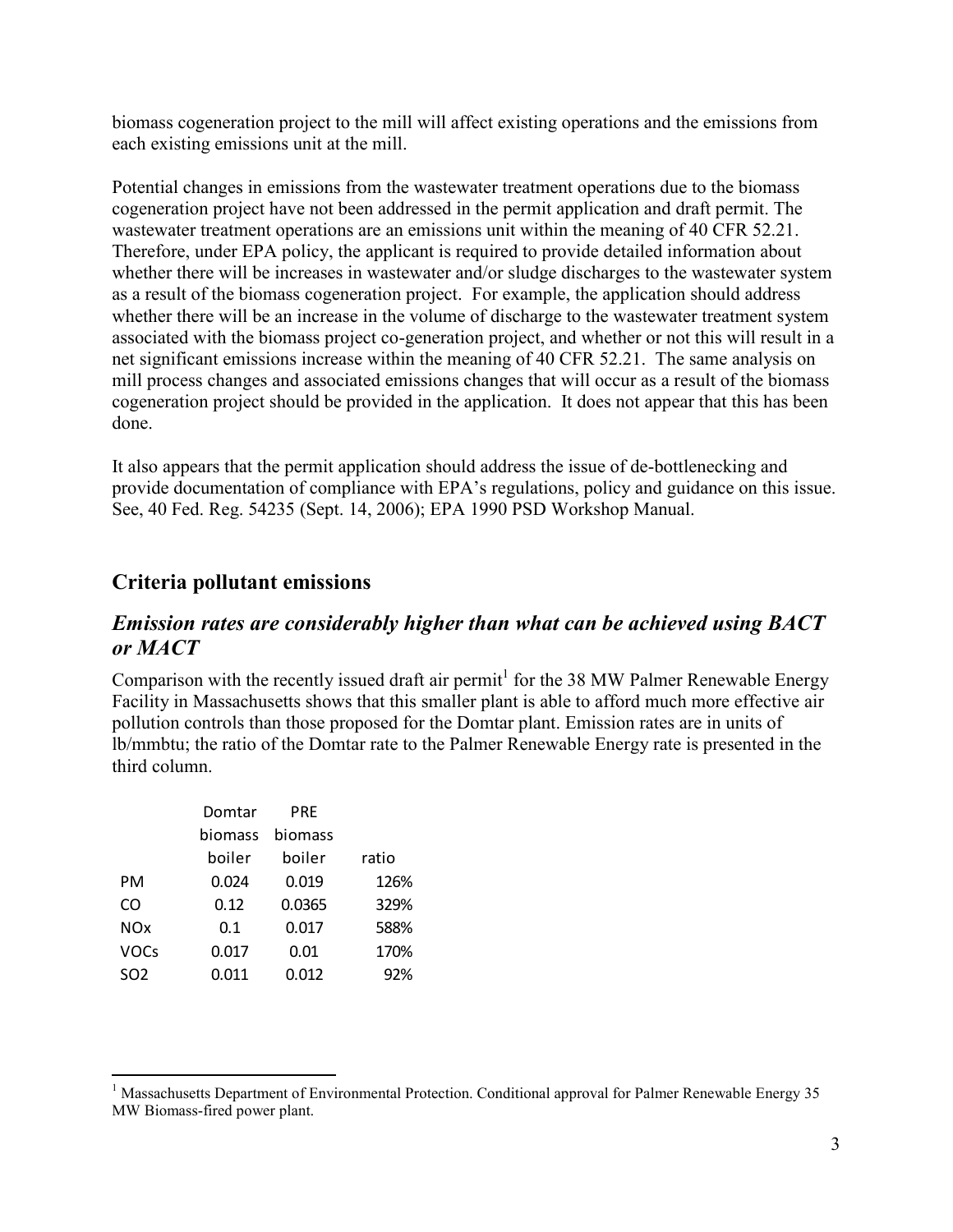The emissions limit for  $SO<sub>2</sub>$  at the Domtar plant is incongruously low compared to that at the other plant, considering how much better controlled the Palmer plant is for the other pollutants. No source or documentation is provided to illustrate that this  $SO<sub>2</sub>$  emissions level is justified.

# *Emissions from the plant are significantly higher than from comparable facilities*

Emissions from the Domtar plant are very high relative to comparable facilities. Comparing the emissions to the "worst case" air emissions scenario presented in the air permit for the 50 MW Russell Biomass plant in Massachusetts (which is also for a fluidized bed boiler), it is apparent that the Domtar biomass boiler's emissions are significantly higher for NOx, CO, VOCs, and HAPs. Units are tons per year for biomass boiler portion of project, only.

|                 | Russell Biomass, MA Domtar, WI |         |
|-----------------|--------------------------------|---------|
| NOx             | 195.48                         | 350.4   |
| CO              | 243.16                         | 485.6   |
| <b>VOC</b>      | 32.42                          | 59.6    |
| SO <sub>2</sub> | 81                             | 39      |
|                 |                                |         |
| PM10            | 85.4                           | 84.1    |
| lead            | 0.2                            | 0.11    |
| <b>HAPs</b>     | 49.1                           | 122.1   |
| NH3             | 32.4                           | no data |

# *A BACT analysis for sulfur should be performed*

Domtar has stated that emissions of sulfur will not exceed 8 lb/hr from the biomass boiler, which equates to an emission rate of 0.01 lb/mmbtu. We can find no other example of a biomass facility with a sulfur dioxide emissions rate this low. As can be seen from the above table, the only pollutant where the Domtar plant is lower than the Russell facility is  $SO_2$ . Given that the emissions of the other pollutants are about twice as high as for the Russell plant, it seems unlikely that the emissions rate for  $SO<sub>2</sub>$  is credible, particularly since the "preliminary" determination" document states that the maximum sulfur content of the fuel will be 0.35%, which is as high as some low-sulfur coals. It is not clear whether this sulfur content is specified for bone dry wood, or green wood, but since the number appears in a table that contains another reference to green wood (the tons per hour consumed) we assume it refers to green wood.

According to the Oak Ridge bioenergy feedstock database, $2$  typical sulfur contents for hardwoods and softwoods are 0.009% and 0.01%, respectively. It is thus not justified for the environmental assessment prepared by the DNR to state that "*For SO2, BACT appears to be the* 

<sup>-&</sup>lt;br><sup>2</sup> http://bioenergy.ornl.gov/papers/misc/biochar\_factsheet.html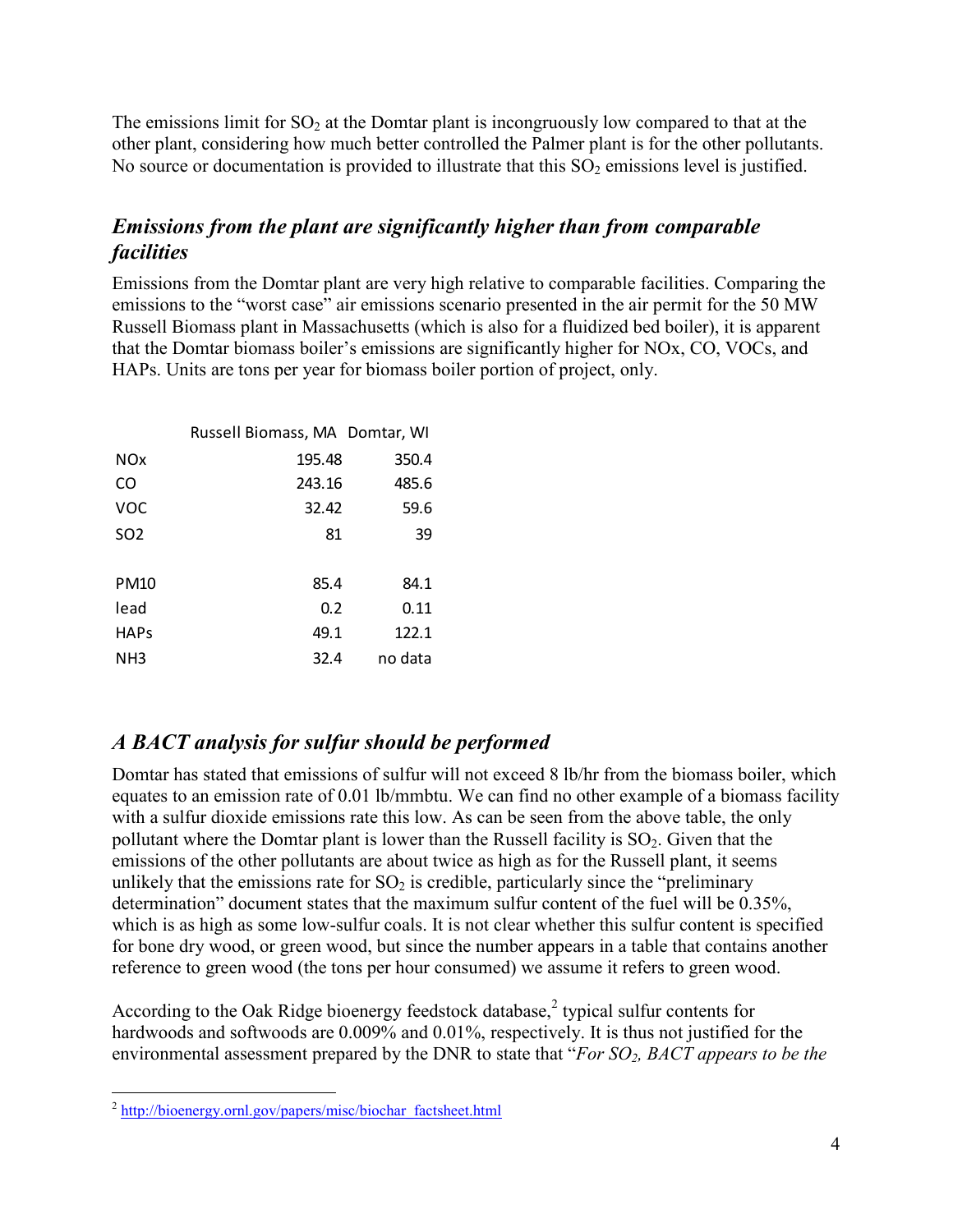*CFB plus the use of low sulfur biomass fuels*." In fact, no true BACT analysis has been performed. Instead, the preliminary determination states, "*Emissions of sulfur dioxide (SO2) have been limited to less than 40 tons/year from the project. Projects which have increases in SO<sup>2</sup> emissions of less than 40 tons/year are not subject to PSD BACT requirements for SO2. Thus, no SO2 BACT analysis or emission limitation is included in this review or in the draft permit*."

At a sulfur content of 0.1%, less than one third of the fuel sulfur content specified by Domtar, a plant burning 500,000 tons of wood per year (Domtar's stated figure, which is considerably too low, as demonstrated below) would produce 500 tons of sulfur. Assuming 100% conversion to SO2 this would translate to 999 tons of SO2. It would thus require a removal efficiency for  $SO_2$ of 96.5% to emit the 35 tons that Domtar states will be emitted by the biomass boiler. If the fuel sulfur content were 0.35%, the removal efficiency would have to be 99%. Reviewing the air permit application for the Palmer Renewable Energy plant in Massachusetts, we see that installation of a special "Turbosorp" scrubber would remove 92.1% of SOx from the exhaust stream of that plant. The Domtar plant does not intend to use any such equipment, so what accounts for the high removal efficiency that is apparently assumed?

Simply stating that emissions are limited without showing how they are limited is not legitimate. In fact, the sulfur content of 0.35% for the biomass used at the plant is not "low" by biomass standards. The emission rate for  $SO_2$  is not justified and is likely to be higher than stated. The plant is extremely likely to emit more than 40 tons of  $SO<sub>2</sub>$ , and should thus be subject to PSD requirements that BACT be determined.

# *NOx BACT is too high for both boilers*

Both the natural gas only and the biomass/natural gas boilers have NOx emission rates considerably higher than those achieved by plants in EPA's BACT clearinghouse.<sup>3</sup>

|             | Domtar rate BACT |        |
|-------------|------------------|--------|
| Gas only    | 0.012            | 0.0049 |
| Biomass/gas | 0.1              | 0.065  |

The supporting documents also do not appear to contain information on how  $NO<sub>2</sub>$  emissions would compare against the annual NO<sub>2</sub> NAAQS of 100 ug/m3. Why has this information been omitted?

Regarding the cost analyses for BACT for the various pollutants, claims that installing the most effective controls would cost too much are not substantiated. Over what timeframe are the costs calculated – five years? Ten years? The fact that so many other plants nationally do seem to manage to afford more effective emissions controls suggests that the cost estimates for BACT at the Domtar plant may be inflated by using a short payoff period. The cost estimates should be made transparent – the public deserves to know why this company, which will make a profit at the expense of their health, cannot afford to install more effective pollution controls. Domtar is

 $\overline{a}$  $3$  The permit for the Palmer Renewable Energy facility in Massachusetts is not yet final, thus this permit does not yet appear in the BACT clearinghouse. The NOx emission rate in the draft air permit of 0.017 lb/mmbtu is considerably lower than the lowest limit for NOx that currently appears in the clearinghouse.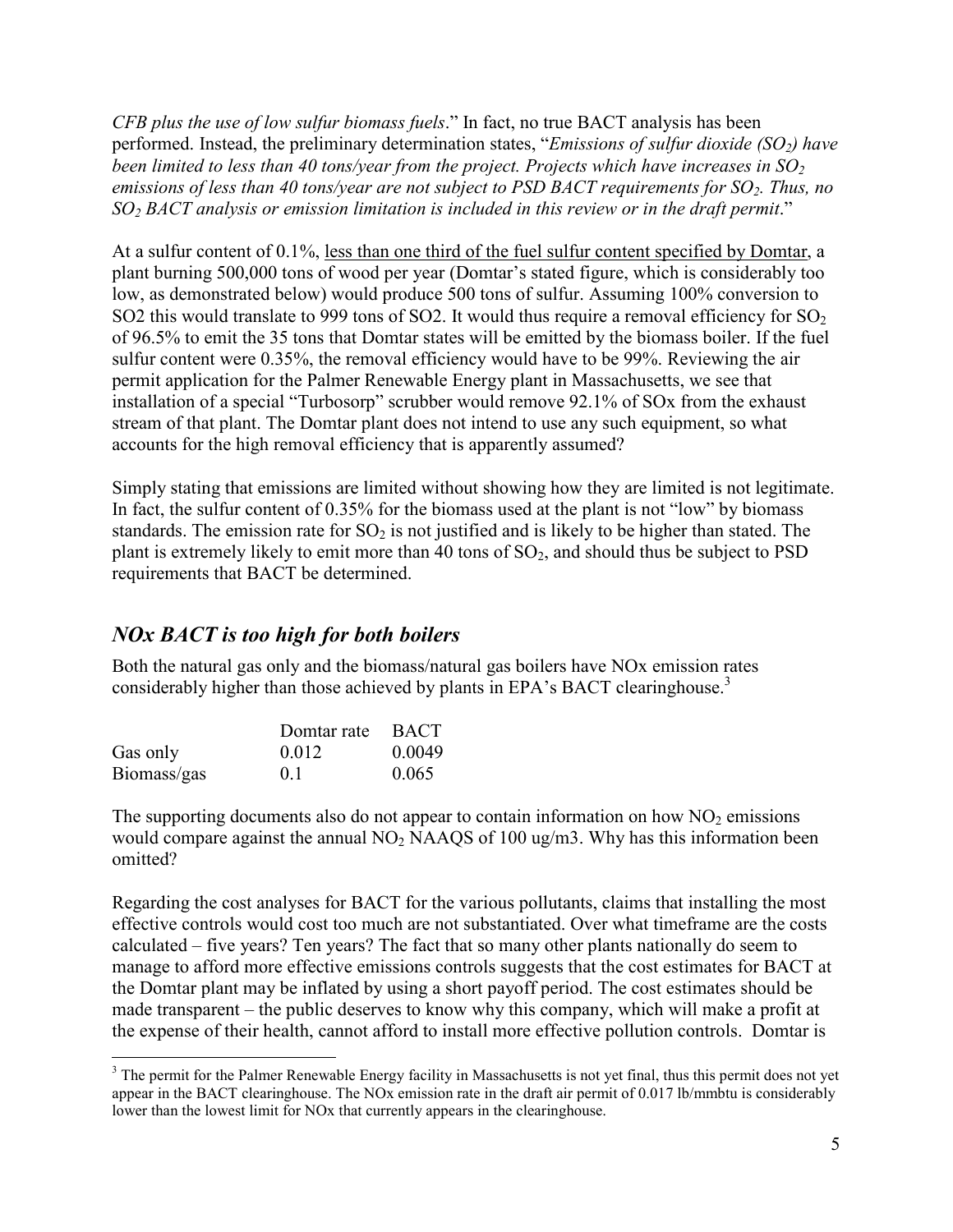the largest integrated producer of uncoated freesheet paper in North America and the second largest in the world based on production capacity, with revenues of \$5.465 billion and net income of \$310 million in 2009. (Source: Wikipedia)

 Moreover, the Air Application, App. G, p. 23 states that the project intends to begin commercial operation (i.e. selling electricity to the grid) by September 2013. This would make the project eligible to collect a cash grant under the American Recovery and Reinvestment Act, (ARRA), P.L. 111-5, of 30% of the capital cost of the project, in lieu of an investment tax credit. Since the project is estimated to cost \$200 million, this means the developer is eligible to receive approximately \$70 million in taxpayer funds as a cash grant if it becomes operational within the time frame set by ARRA. The project schedule indicates that it plans to meet this deadline. Moreover, biomass fuel for the project is eligible for a 75% subsidy through the U.S. Department of Agriculture "Biomass Crop Assistance Program." Finally, various state Renewable Portfolio Standard incentives, such as the ability to sell Renewable Energy Credits also contribute to the positive economics of this project. These federal and state subsidies must be weighed in any economic analysis in the BACT and/or MACT determination.

## *Emissions of ammonia will be significant – why are they not reported?*

The facility plans on using  $NH_3$  as part of its NOx control system. Review of other biomass plant air permits reveals that this will lead to many tons of  $NH<sub>3</sub>$  emissions per year, but no emissions data are to be found in the air application documents or the permit for the Domtar plant. Why have these data been omitted?

### *Claim that emissions will decrease is not supportable under EPA rules*

DNR's explanation for why WEPCO's modeling shows a 30% decrease in pollution emissions relative to current emissions indicates some ambivalence on the part of the agency. DNR is right to be ambivalent about this approach.

First, as the environmental assessment states, WEPCO's comparison is based on "actual" emissions from the plant as now operating, versus "actual" emissions after the new biomass boiler is installed. This is not the correct way to compare emissions, and EPA will not sanction this approach. The correct way is to present emissions after the modification as the "potential to emit"

"Actual" future emissions are hypothetical numbers which to be realized in practice would require DNR placing constraints on hours of plant operation, but no such constraints appear in the air permit. The emissions limits in the permit are set, and at those emission rates, the biomass boiler alone is being permitted to emit 84 tons of PM, 350 tons of NOx, 420.5 tons of CO, and 38.5 tons of VOCs (page 18 of the preliminary determination document states that VOC emissions from the biomass boiler will be 59.6 tons; one particularly noticeable feature of this air application is how few of the numbers match across different documents and how difficult it is to get a straightforward accounting of what the emissions from the facility will be). Once permitted that way, the facility is entitled to operate that way. If DNR is serious about ensuring that there is a decrease in emissions from the new plant compared to operation of the old plant, then they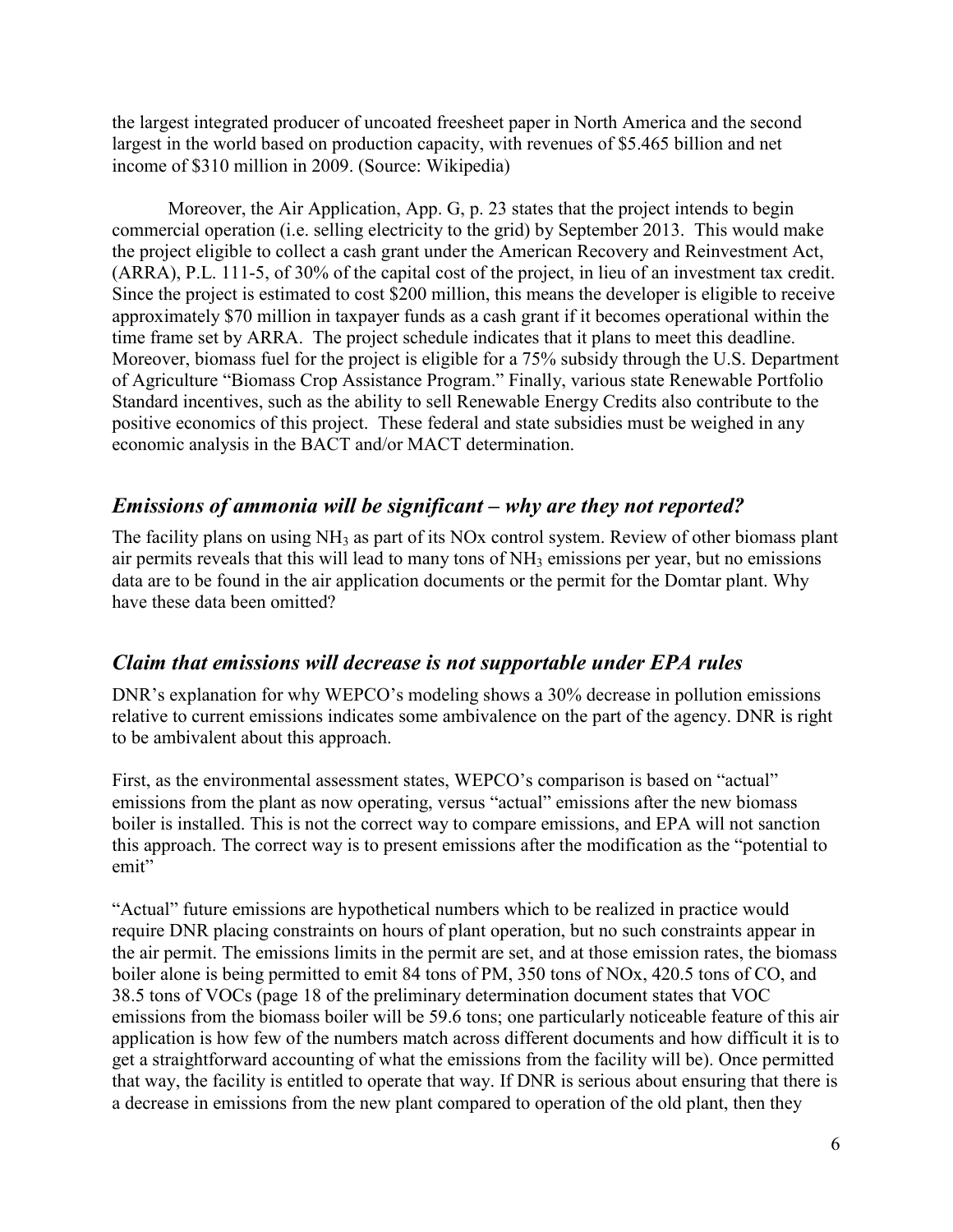should write tight restrictions into the permit that limit the hours of operation of the plant. Further, even WEPCO's approach for calculating the change in emissions, the so-called "reduction" in emissions (between actual operation presently, and "actual" future operation) is virtually all from NO2. Using these numbers, there is actually a *doubling* of PM emissions, which is the pollutant most directly linked to immediate health impacts. Further, there is no discussion of how the facility's emissions of hazardous air pollutants would compare with former HAPs emissions at the site. Why have these data been omitted?

# **Hazardous Air Pollutant (HAP) emissions**

## *Categories of biomass include contaminated material likely to contain HAPs*

The application materials clearly indicate that a variety of materials will be burned in the Domtar plant. The documents state:

*Fuel sources may include the following and other qualifying clean biomass sources:* 

• *logging residue* 

.

- *discarded woody material from primary manufacturing facilities such as paper mills, sawmills, or chip mills*
- *pulp & paper wastewater treatment plant residue from the Domtar Mill*
- *leftover woody material from secondary manufacturers such as door, window, cabinet manufacturers*
- *woody biomass from municipal wood waste, tree services, and construction companies*
- *clean solid wood waste from discarded wood packaging such as pallets/crating and from construction and demolition activities*
- *woody biomass plantations, energy crops and agricultural residues.*

*For purposes of the air permit application for the Project, "biomass" excludes edible portions of food crops, refuse derived fuel, chemically treated wood, municipal solid waste, sewerage sludge, and animal waste.* 

Despite the inclusion of materials that can contain substantial amounts of metals and other hazardous air pollutants, the environmental assessments and the air permit spend no time discussing or dealing with this issue. It is not sufficient to say that "clean" solid wood waste from construction and demolition activities will be burned. "Clean" wood from construction and demolition activities is typically sorted out by hand, using visual inspection. The resulting wood waste always contains some amount of pressure treated wood (containing copper, chromium, and arsenic) as well as painted wood (containing lead) and stained and glued wood (a source of organic hazardous air pollutants). Because of the nature of the waste stream, which can contain "slugs" of highly contaminated material, using this material as fuel requires constant testing to assure that contamination by metals and other HAPs is kept below a minimum threshold.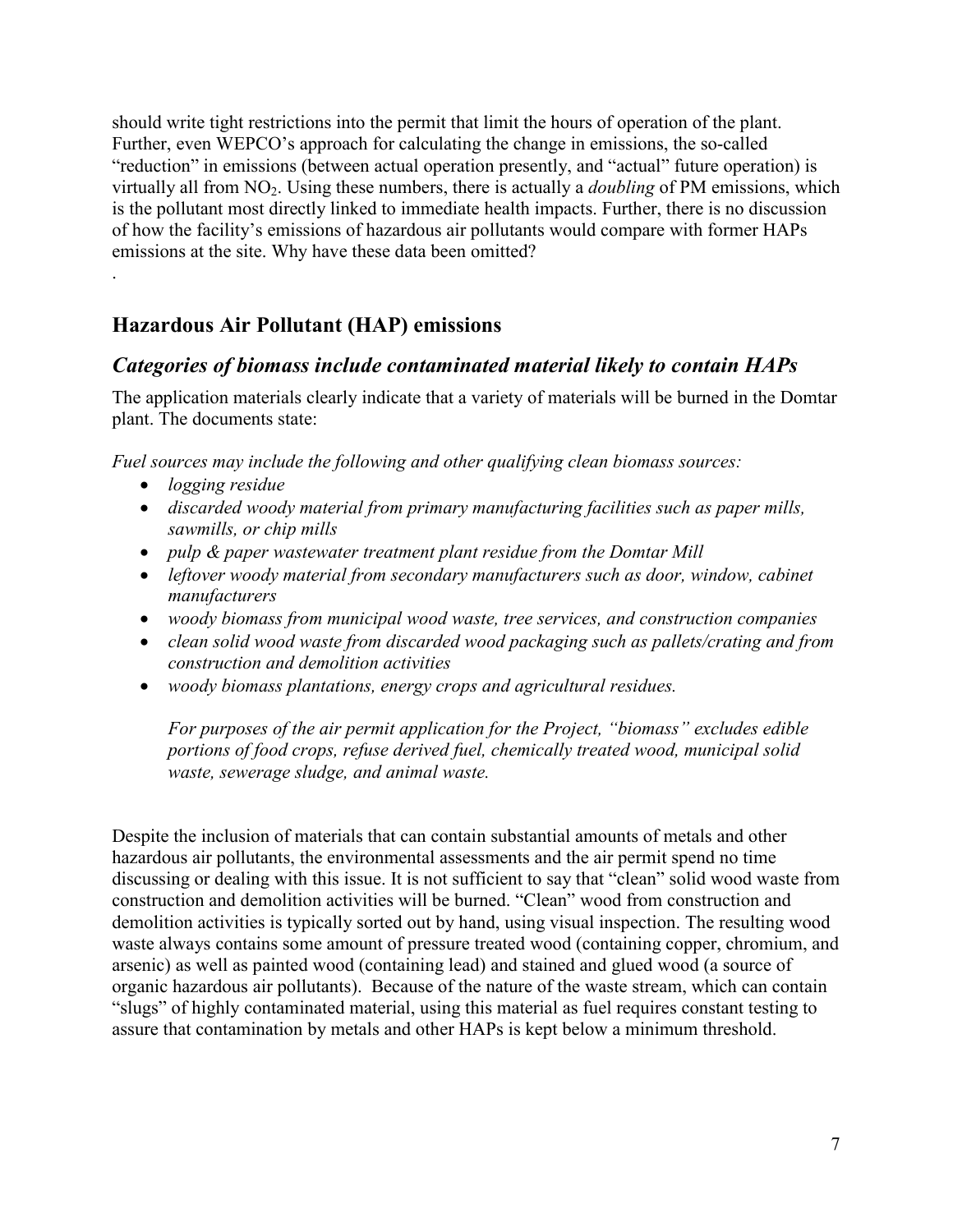Further, "leftover wood material from secondary manufacturers" is also likely to contain stained, glued, laminated and otherwise treated wood, the combustion of which can lead to emissions of dioxins and other organic hazardous air pollutants.

EPA's boiler rule and waste rule regulations issued in February 2011 require that waste materials like those proposed to be burned at the Domtar facility must meet "legitimacy criteria" in order to be considered as fuel. See, Major Source Boiler Rule, EPA HQ-OAR-202-0058, Feb. 21, 2011; Commercial and Industrial Solid Waste (CISWI) Rule, EPA-HQ-OAR 2003-0119, Feb. 21, 2011. The permit and application materials contain no discussion of how these legitimacy criteria or the terms of the Boiler Rule and/or CISWI Rule will be met.

Further, the inclusion of wastewater treatment residue and some other materials in the list of materials to be used as fuel raises the question of whether in fact this plant should actually be regulated as an incinerator.

Reportedly, the Domtar wastewater treatment operations receive leachate from the area's public landfill. The chemical constituents of this leachate which is mixed with the mill's wastewater is unknown and could contain a variety of hazardous pollutants. The characteristics of the leachate should be identified and in turn there should be an analysis of how this impacts the air emissions.

## *HAP emissions are underestimated by using AP-42emission factors*

It is clear that the potential for metals and other HAPs in the fuel stream has not been taken into account in the air modeling done for the Domtar facility. The environmental assessment states, *"The emission factors are uncontrolled factors for waste wood combustion in the U.S. EPA's AP-42, Compilation of Air Pollutant Emission Factors, 5th Edition, Wood Residue Combustion, Tables 1.6-3 and 1.6-4, except as noted below."* However, the AP-42 emission factors for "waste" wood are set based on the following definition, which clearly does *not* include pressure treated, stained, or glued wood of any kind:

*The burning of wood residue in boilers is mostly confined to those industries where it is available as a byproduct. It is burned both to obtain heat energy and to alleviate possible solid residue disposal problems. In boilers, wood residue is normally burned in the form of hogged wood, bark, sawdust, shavings, chips, mill rejects, sanderdust, or wood trim. Heating values for this residue range from about 4,500 British thermal units/pound (Btu/lb) of fuel on a wet, as-fired basis, to about 8,000 Btu/lb for dry wood. The moisture content of as-fired wood is typically near 50 weight percent for the pulp, paper and lumber industries and is typically 10 to 15 percent for the furniture industry. However, moisture contents may vary from 5 to 75 weight percent depending on the residue type and storage operations. Generally, bark is the major type of residue burned in pulp mills; either a mixture of wood and bark residue or wood residue alone is burned most frequently in the lumber, furniture, and plywood industries.* 

DNR should require that the Domtar facility test all fuels that may potentially be burned in at the plant, and then estimate HAPs emissions from such testing data. Further, emissions from burning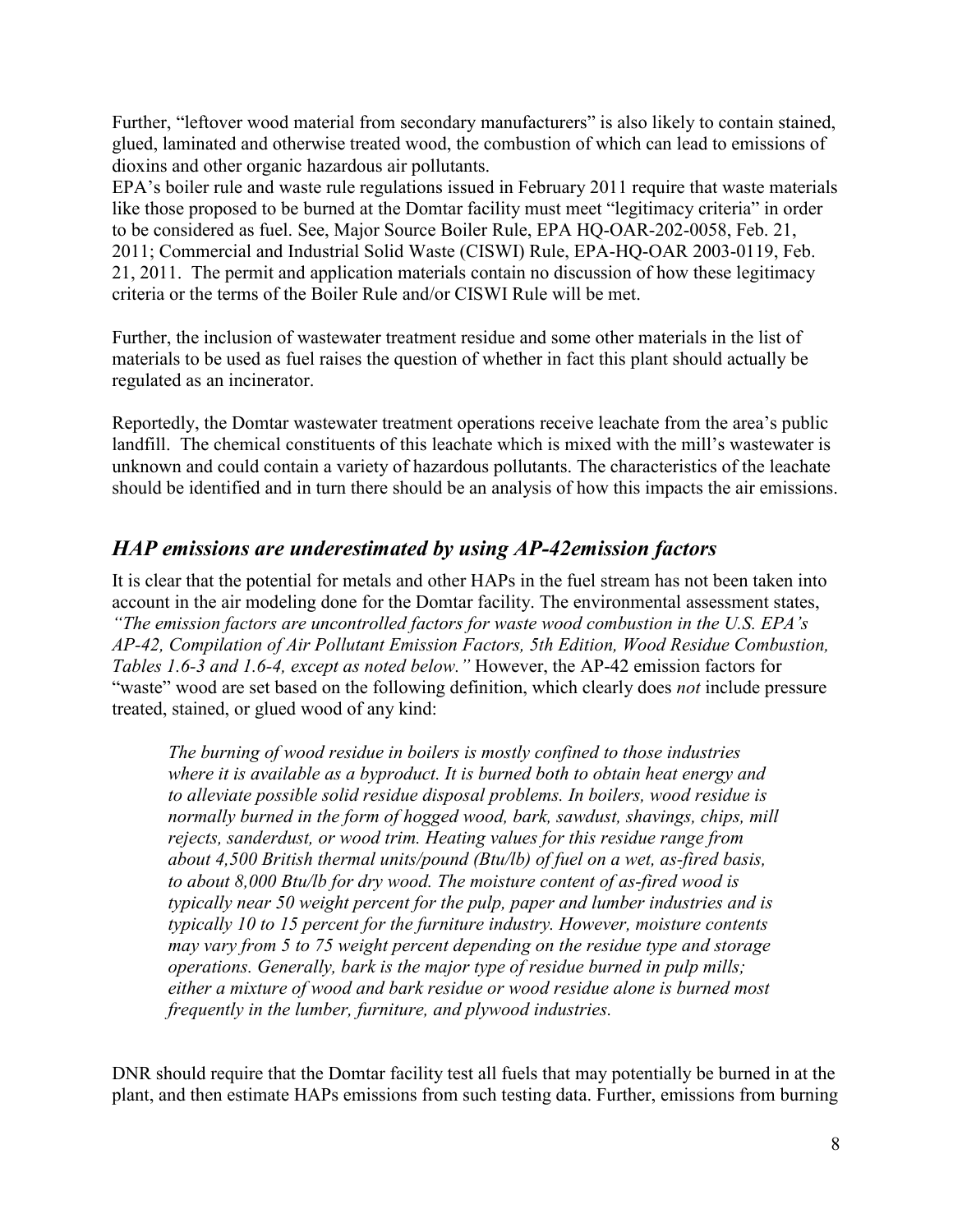these materials should be calculated on a "potential to emit" basis, since it is possible that there will be periods when the plant is burning this fuel exclusively. This is extremely important for calculating emissions of metals and other HAPs on a short-term basis to assess whether daily exposure standards are exceeded. Similar modeling conducted for a facility in Massachusetts revealed that arsenic and chromium emissions from burning "clean", sorted construction and demolition waste produced emissions that were close to 24-hour inhalation standards, even assuming that ambient levels of HAPs were at zero.

## *The permit does not contain a limit on lead emissions*

Lead is a criteria pollutant and a hazardous air pollutant, yet it is not mentioned in the permit. Since the plant identifies construction and demolition debris as a fuel source, and this material can contain substantial amounts of lead, the permit should address the issue of lead emissions. The amount of lead estimated to be emitted by this plant (0.11 tons per year) may be a significant underestimate. The true lead content of the fuels that will actually be burned should be determined.

# *Combustion of sludge makes this facility an incinerator*

Along with the MACT rules, EPA has issued new rules that determine whether a facility should be treated as a waste incinerator under Section 129 of the Clean Air Act. CISWI Rule, cited above. The Domtar application has avoided using the word "sludge" in its description of fuels burned, instead using the phrase "wastewater treatment residue". Is this sludge? If so, this plant is an incinerator and should be treated as such by DNR and EPA. The plant will also qualify as an incinerator if it is burning discarded materials, such as construction and demolition debris, that do not meet the "legitimacy" criteria set by EPA. In our review of the application materials, we have encountered no discussion of how the plant plans to meet the legitimacy criteria. We thus conclude that given the fuels listed as potentially used, this plant should be treated as an incinerator.

# *High ash and sulfur content indicates many non-wood materials will be burned*

The 7% fuel ash content specified in the preliminary determination is extremely high for wood. In fact, ash contents of wood tend to be considerably lower than this, as demonstrated by ORNL data on biofuels characteristics (http://bioenergy.ornl.gov/papers/misc/biochar\_factsheet.html). This resource states that wood ash content is around 0.5%. An ash content of 7% is actually representative of many coals. Since PM emissions are to a large extent a function of ash content, particularly in fluidized bed boilers, the high ash content of the fuel makes control of PM much more difficult.

It is also important to note that ash from burning construction and demolition waste is frequently treated as a hazardous waste, depending on the concentration of metals present. In the alternative fates for ash disposal discussed in the Rineer-authored environmental assessment, disposal as hazardous waste was not considered.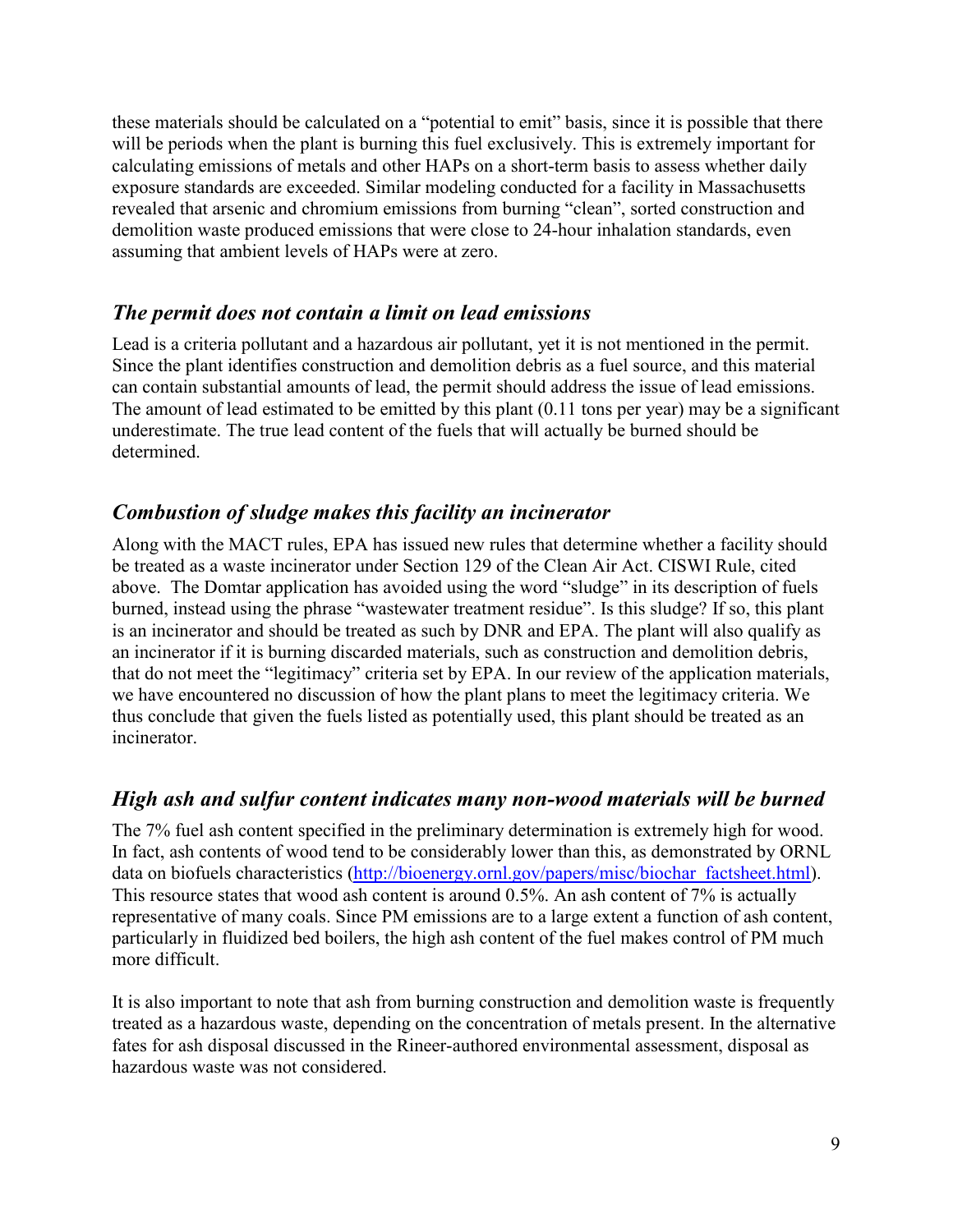The relatively high sulfur content of the fuel (0.35%) is also comparable to some types of lowsulfur coal and is three to four times higher than sulfur contents typical of wood fuels. What materials is the plant planning on burning that have such high sulfur and ash contents, and why have these unusually high contents not been taken into account in emissions modeling?

# *Dioxin emissions are likely to be higher than estimated*

Dioxin formation is partly controlled by chlorine in the fuel, and in general, dioxin emissions go up as chlorine emissions go up. Comparing dioxin and chlorine emission rates from the Domtar plant (Table 1b, PSC's environmental assessment) to data for a construction and demolition debris burning facility that was proposed in Massachusetts, chlorine emissions are higher at the Domtar plant, yet dioxin emissions are *lower* than at the other plant. It is thus likely that dioxin emissions will be higher at the Domtar plant than have been represented.

# *The facility does not meet EPA's MACT for PM*

As of February 2011, the new MACT standard for filterable  $PM_{10}$  from solid fuels is 0.0011 lb/mmbtu, and is no longer 0.008 lb/mmbtu as stated in the application. The Domtar plant must demonstrate how it will meet this more stringent standard.

# *The PM emission rate for the boilers is also not BACT*

The PM emission rate of 0.0076 lb/mmbtu for the gas-only boiler gas boiler is significantly higher than what can be achieved, even without emissions controls. The BACT clearinghouse contains several permits for natural gas facilities that achieve  $PM_{10}$  emissions rates of 0.004 and 0.005 without using external controls. The fact that no external controls are required invalidates arguments that BACT is too costly for the Domtar plant, an argument that is invoked repeatedly.

The PM emission rate for the biomass boiler is also significantly higher than several biomass facilities in the EPA BACT clearinghouse. The argument that installing effective emissions controls is too costly has been given too much credence by DNR. Given that emissions of PM will significantly increase if this project is built, and that modeling shows that emissions will then push ambient air concentrations of PM to 99% of the National Ambient Air Quality Standard (NAAQS), no expense should be spared in reducing PM emissions. In any case, the facility will need to meet the new MACT standard for filterable PM, which will improve its PM emissions rate to some extent. However, the amount of condensable PM permitted for this plant is high.

# *The facility does not meet EPA's MACT for HCl*

The permit states that the Domtar facility will meet an emissions rate of 0.004 lb/mmbtu for HCl, but the new MACT standard as of February 2011 is 0.0022 lb/mmbtu. The plant must demonstrate how it will meet this standard.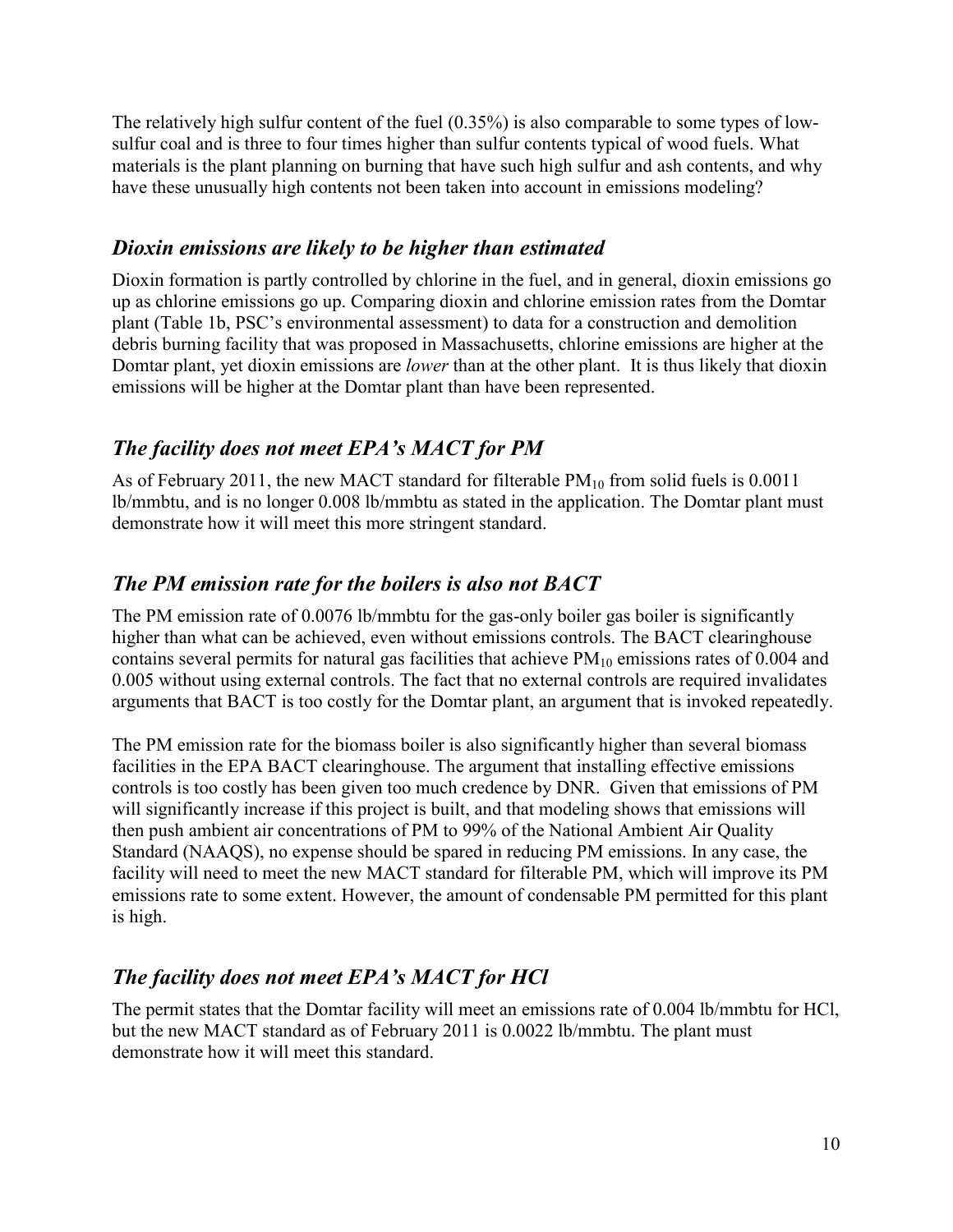There additionally appears to be some confusion in the application documents around the actual amount of HCl that will be emitted. The environmental assessment prepared by the PSC states, "*The project would be required to emit no more than about 14 tons per year of HCl gas and about 4 tons per year of HF gas."* Yet, table 1b of the environmental assessment prepared by the PSC states that the plant will emit 14.4 lb of HCl per *hour*, which translates to a potential to emit more than 63 tons annually. This amount of HCl is not unreasonable – it is comparable to which was projected for a biomass plant proposed in Gainesville Florida, prior to use of a sorbent to reduce acid gas emissions. Even operating at just 80% capacity, the Domtar plant would thus emit more than 50 tons of HCl. Why then does the applicant claim that just 14 tons of HCl will be emitted?

Many similar biomass plants use a sorbent to decrease emissions of acid gases. Yet while the preliminary determination document considers use of a sorbent for the smaller amount of HF emissions than HCl emissions, it does not consider a sorbent for HCl, or consider how the cost per ton of acid gas mitigated by use of a sorbent would decrease if both HCl and HF were being mitigated. Why has this analysis been omitted?

Absent use of sorbent, the only other way that HCl emissions can be controlled is by constraints on plant operation. However, no such constraints are proposed. What is the real emissions rate of HCl, and why is it being represented by two different values in the same application?

## *Pollutant emissions are higher than stated because fuel use is underrepresented*

As high as the pollutant emissions from the Domtar plant are projected to be, the actual emissions will be considerably higher if the facility actually plans to generate power to sell to the grid. The applicant has stated that the plant will consume around 500,000 tons of wood per year. However, this is not enough fuel to generate 50 MW of power, much less the gross amount of power that the plant will need to produce to meet parasitic load, the plant's own needs, and sell to the grid. The preliminary determination document contains a figure of a maximum wood use of 86 tons per hour. This figure is revealing, since this is about the amount of wood that would be required on a *year-round basis* to meet the facility's power generation objectives. There are simply not enough btu's in green wood to generate the power required at the lower amounts specified by the applicant. Taking into account the lower heating value of wood, as recommended by the Oak Ridge National Laboratory's "Biomass Energy Data Book" (edition  $2$ ),<sup>4</sup> the actual amounts of wood (at 45% moisture content) required to fuel the plant at different capacities (online time) would be:

<u>.</u>

<sup>4</sup> From ORNL's "Biomass Energy Data Book": "*The lower heating value (also known as net calorific value) of a fuel is defined as the amount of heat released by combusting a specified quantity (initially at 25°C) and returning the temperature of the combustion products to 150°C, which assumes the latent heat of vaporization of water in the reaction products is not recovered. The LHV are the useful calorific values in boiler combustion plants and are frequently used in Europe. The higher heating value (also known as gross calorific value or gross energy) of a fuel is defined as the amount of heat released by a specified quantity (initially at 25°C) once it is combusted and the products have returned to a temperature of 25°C, which takes into account the latent heat of vaporization of water in the combustion products. The HHV are derived only under laboratory conditions."*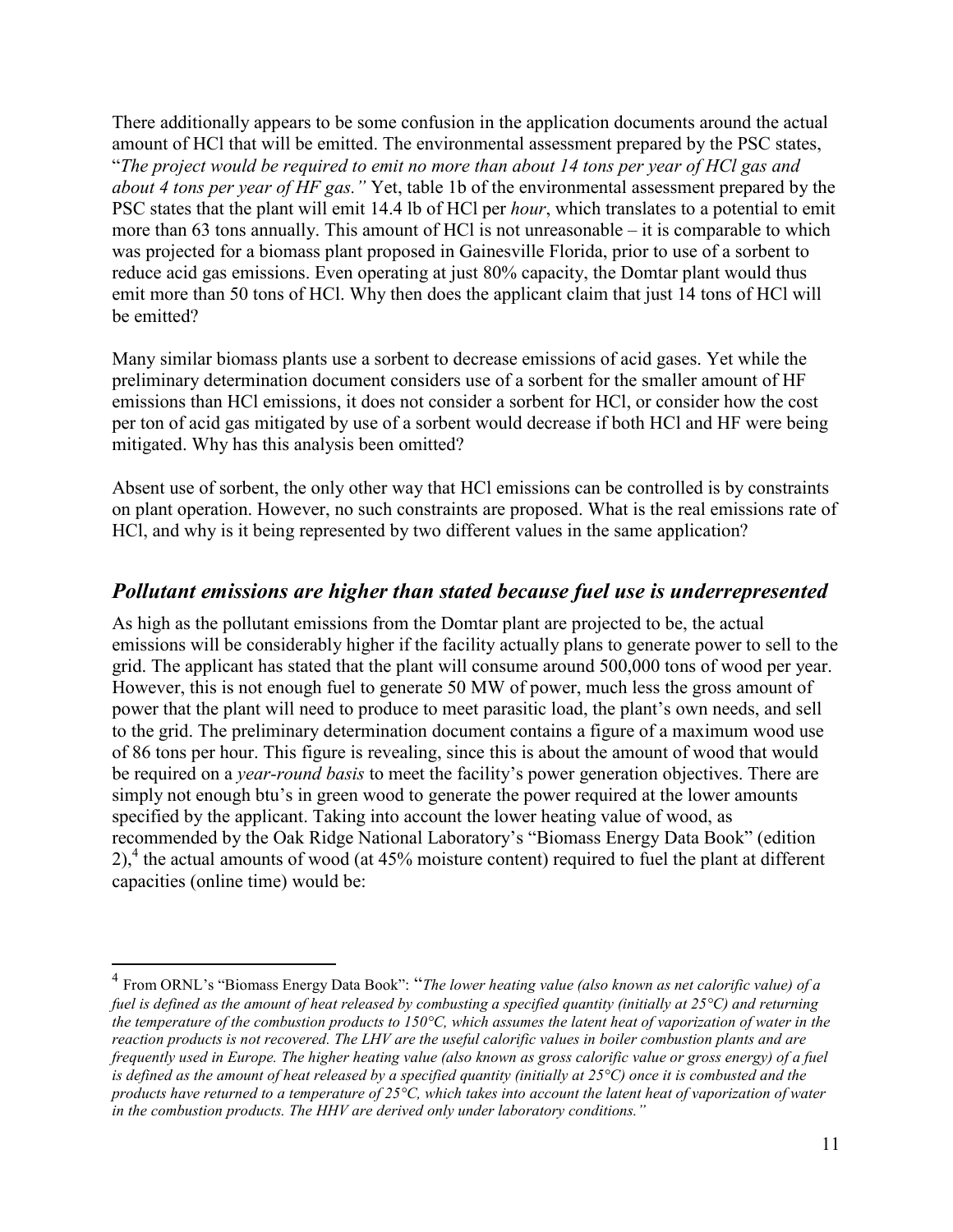100% capacity: 804,650 tons/year 90% capacity: 724,125 tpy 80% capacity: 643,720 tpy

Pollutant emissions are calculated on the basis of "potential to emit". These in turn are estimated based on the potential operation of the boiler. The boiler requires fuel, and therefore, fuel consumption should also be estimated on the basis of "potential to consume". Because the Domtar facility will likely burn more wood than it has stated in its application, it will also emit more pollution than stated, potentially by a significant amount. DNR should require the applicant to re-estimate the amount of all pollutants generated, based on the actual amount of fuel that will be consumed.

# **Health effects**

## *DNR's claim that air is safe is inconsistent with prior DNR statements*

DNR's environmental assessment for the Domtar plant claims that emissions from the plant will not harm public health, stating

*According to the findings of the air quality analysis (air dispersion modeling) under permit action 10-SDD-058, the emissions from the facility (and nearby sources that contribute to impacts) will attain and maintain the NAAQS, which are set to protect public health and welfare. Those standards (NAAQS) are set at levels such that the most susceptible populations (children, elderly, and people with respiratory conditions) are protected.* 

and

*The results of the modeling analysis demonstrate that the primary standard for the listed pollutants will be met provided the emissions rates, stack parameters and all other restrictions used in this analysis do not change. Therefore, the health of "sensitive" populations such as asthmatics, children, and the elderly will be protected.* 

However, the Wisconsin DNR itself is on record as stating that the EPA standard for PM is *not* protective of the public health. A letter from DNR to EPA on occasion of EPA's consideration of the PM NAAQS states:

*The standards EPA has proposed (an annual standard of 15 ug/m3 and a daily standard 35 ug/m3) are substantially too high. They are quite simply inadequate to protect public health.* 

*We request that EPA set a daily maximum standard of no higher than 25 ug/m3, and an average annual standard no higher than 12 ug/m3. This would put the federal annual average in line with California's wisely-chosen annual standard,*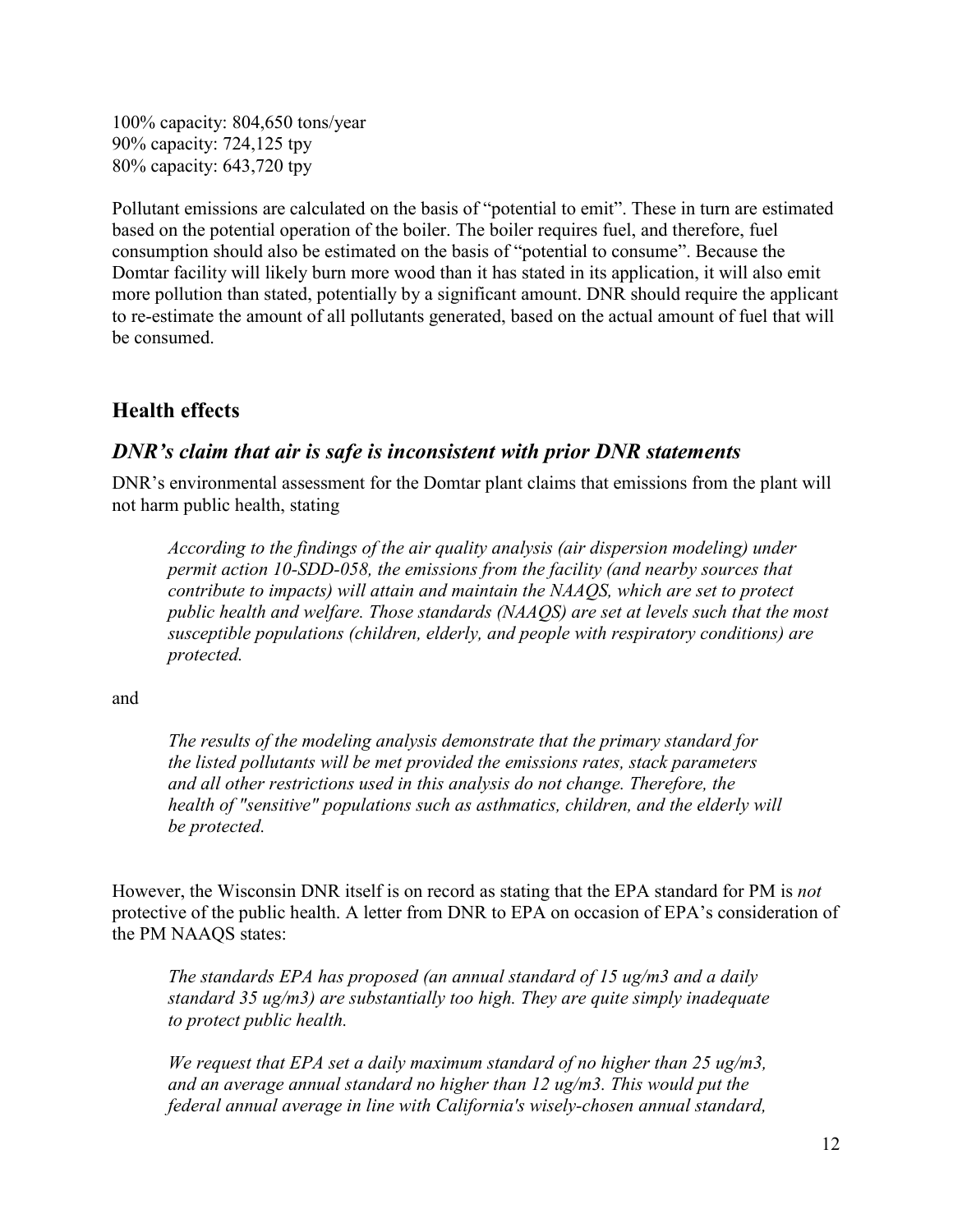*while providing a daily limit that is calculated to greatly aid in meeting the average annual limit.* 

*Further, your proposal will allow greatly elevated levels of pollution on far too many days each year. The standard should be set at the 99th percentile, meaning no more than four days in any year should be above the standard*…

*… The science is overwhelmingly clear that your proposal does not protect the public health. Please meet the health-protection purposes of the Clean Air Act and set the national standard at a level that truly will protect public health -- an average annual standard of 12 ug/m3 and a daily standard of 25 ug/m3.*<sup>5</sup>

### *The Rothschild area will likely be in nonattainment if the Domtar plant is built*

EPA is likely to drop the PM2.5 NAAQS later this year. When it does, this will serve as Agency recognition of what health professionals and EPA scientists know, that there is a linear relationship between PM concentrations and health effects that extends below the current health threshold. Any decrease in PM concentrations leads to an improvement in health outcomes, and increases in PM are linked to increased rates of asthma and other health impacts.

Considering that the plants modeled emissions for PM are at 99% of the *current* NAAQS for PM, DNR's statement that "*These expected concentrations are close to violation of the NAAQS and might likely be the most logical pollutant situations to watch during plant operation*" is a significant understatement. When EPA reduces the NAAQS for PM, the Rothschild area will certainly be in nonattainment if the Domtar plant is built.

<u>.</u>

*You should also provide even more protection than your staff has recommended via the limits on the larger, or coarse, particles. EPA should include all types of coarse particles in this standard. There is no scientific basis to determine that particles from any source - especially sources that can include toxics such pesticides and heavy metals - are safe for people to breathe. To protect public health, the coarse standard needs to be much tighter.* 

*The science is overwhelmingly clear that your proposal does not protect the public health. Please meet the healthprotection purposes of the Clean Air Act and set the national standard at a level that truly will protect public health -- an average annual standard of 12 ug/m3 and a daily standard of 25 ug/m3.* 

<sup>5</sup> Letter dated March 17, 2006 from Jeffrey A. Schimpff, Bureau of Science Services, Wisconsin DNR, to Stephen Johnson, EPA Administrator (EPA docket OAR-2005-0175). The letter continues:

*Millions of Americans are at risk from breathing particulate pollution, including people with asthma and other chronic lung diseases, children, seniors, and those with cardiovascular disease or diabetes.* 

*EPA staff scientists and a panel of independent scientific reviewers have recommended much lower limits than you propose for the national standards for the smallest, or fine, particles. Given the dangerous health effects, there was no reason to propose a standard higher than the lowest levels recommended by EPA scientists. The standards you have proposed simply do not reflect responsible health care policy.* 

*These stronger new standards would provide substantial health protection for tens of millions of Americans living in nearly every state of our nation, and be a fitting response to the need for better federal protections against the debilitating impacts of air pollutants that respect no state boundaries.*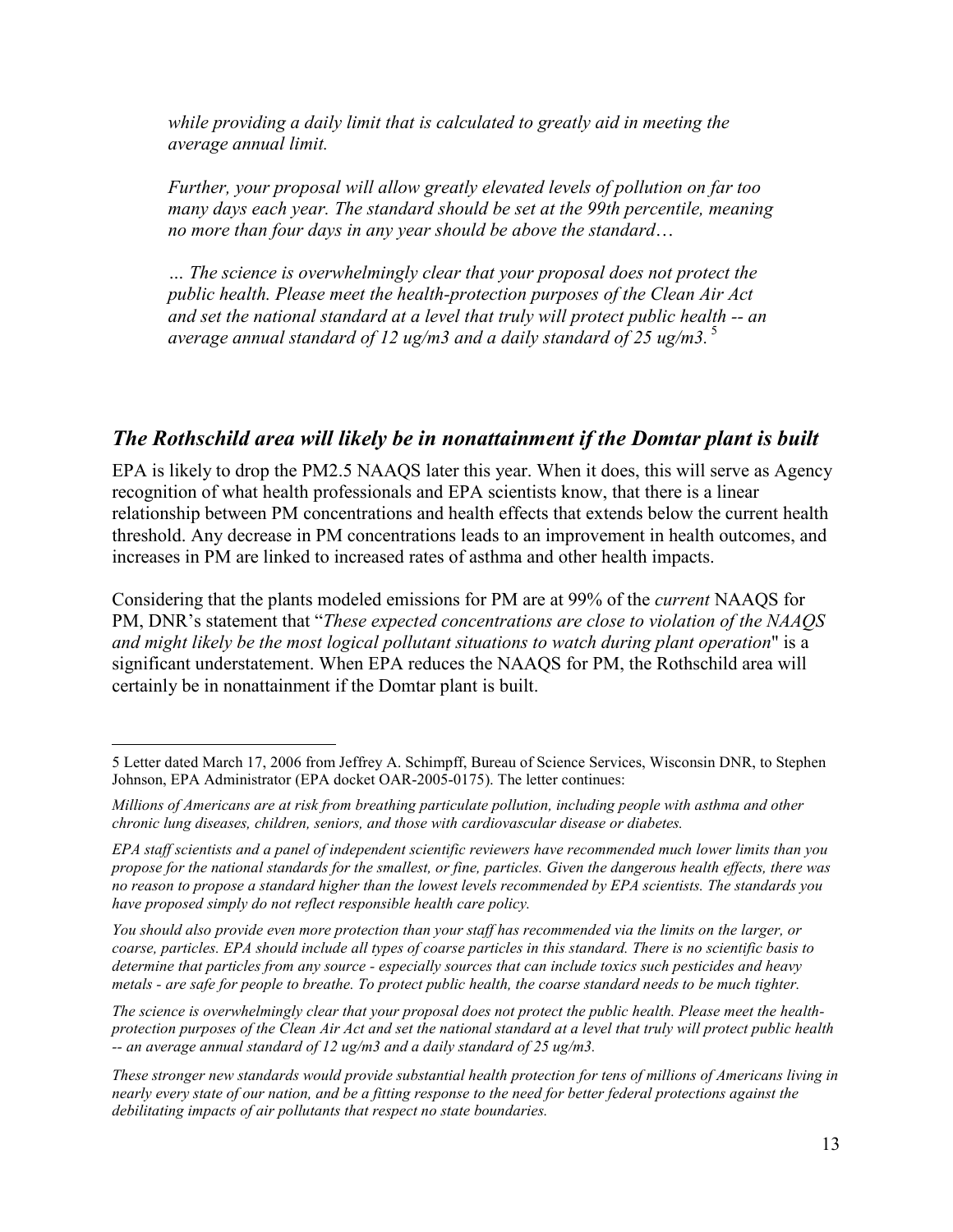Further, even if EPA does *not* drop the PM NAAQS, increasing PM emissions from the Domtar plant and pushing this area to the brink of nonattainment for PM will stifle development of even minimally polluting industries that might actually bring jobs to the area. As stated in the Rineer environmental assessment,

 *"A county where monitoring data has resulted in a design value greater than the NAAQS is designated as a non-attainment county. Along with the obvious public health concern, being designated non-attainment may have an adverse impact on economic development of an area. Any major modification or major new emissions source would have to install the very best control equipment and find offsets for new emissions. DNR has anecdotal evidence suggesting that industrial sources looking to expand appear to avoid designated non-attainment areas."*

DNR's *own* assessment is thus that development of the Domtar facility may stifle future economic growth in the Rothschild area. Additionally, there are at least 8 schools and day-care centers within five miles of this plant. It is surprising that this fact has not been noted and given more importance by DNR.

# *Noise should be modeled*

The Rineer-EA states, *"The consultant could not produce a predictive model of what the noise would be from the proposed plant because there is not enough information in the literature about how much noise parts of such a plant would make when it operates."* 

This is simply not the case. There are many noise models available, and noise assessments are routinely performed as part of biomass air permitting applications in Massachusetts and other states. It is inconceivable that DNR would permit a project that is essentially located within a residential community to go forward without noise modeling.

### **Greenhouse gas emissions**

### *DNR must consider GHG emissions from biomass burning at the Domtar plant*

The Domtar permit is being considered in the window of time when EPA is still requiring consideration of GHG emissions from biomass for "BACT anyway" sources. Since the Domtar plant has to consider BACT for conventional pollutants, it must also consider BACT for greenhouse gas emissions. The permit application and permit fail to include a legally acceptable BACT analysis to establish that the burning of biomass is BACT for greenhouse gases, as required by the Clean Air Act "Tailoring Rule" which became final on January 2, 2011. Therefore, the draft permit violates the Tailoring Rule.

### *Biomass power is not carbon neutral*

Various statements in the two environmental assessments performed for the Domtar plant demonstrate that Wisconsin DNR and others do understand that biomass is not really carbon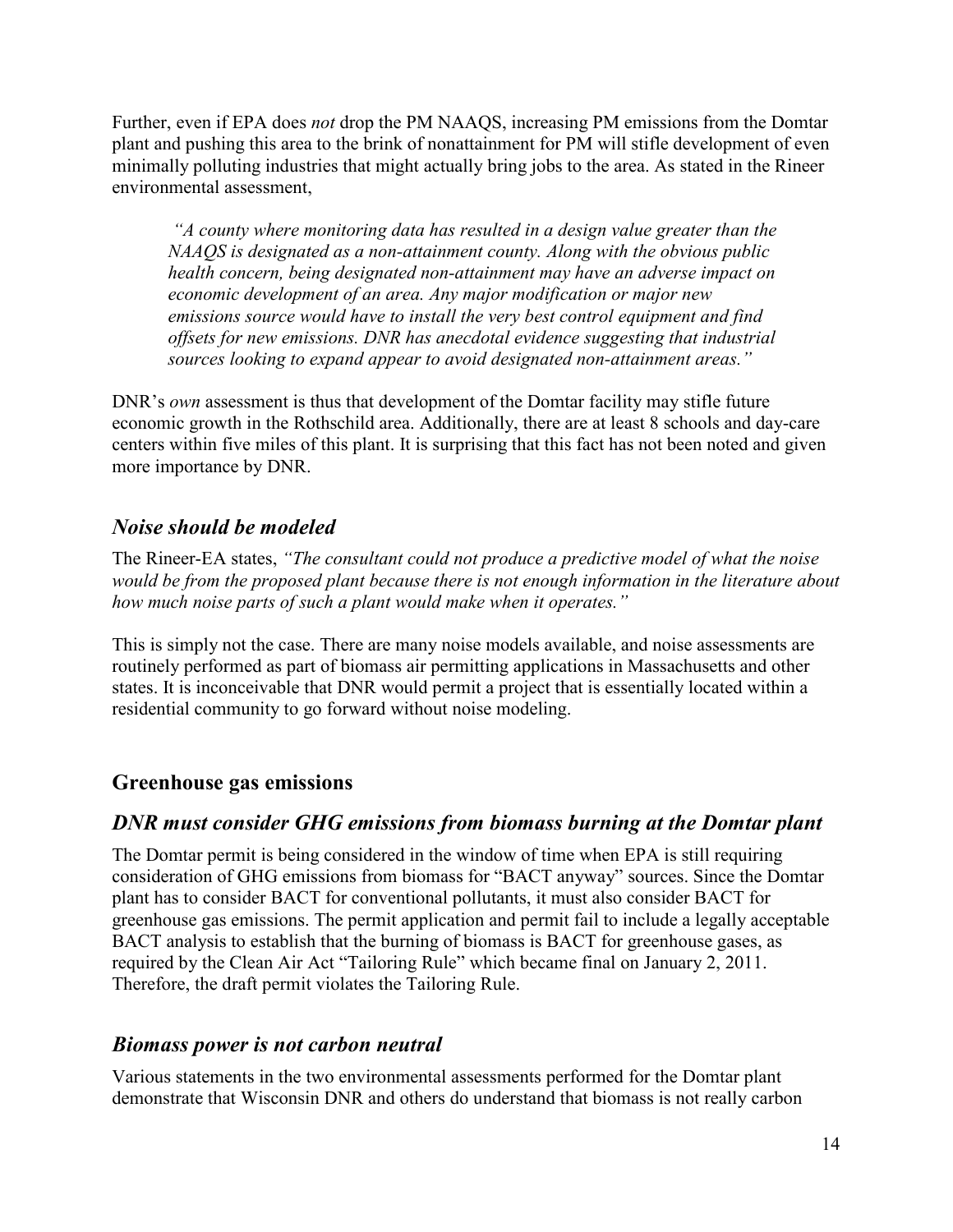neutral. Even if fuel is 100% sourced from logging waste that "would decompose anyway", thus emitting  $CO<sub>2</sub>$ , the timeframe of emissions for burning this material is instantaneous, while  $CO<sub>2</sub>$ from decomposition takes years and even decades to be emitted. When trees are cut for fuel that would not otherwise be cut, the carbon emissions from burning biomass increase dramatically. The combination of the higher  $CO<sub>2</sub>$  emissions produced per unit energy from wood than fossil fuels, the loss of forest carbon sequestration capacity that is tying up *current* carbon emissions, and the large difference in efficiency between the Domtar biomass boiler (24% efficient) versus a new gas boiler (considerably higher) mean that harvesting forests for fuel is the single worst thing a state that is interested in reducing its carbon emissions can do. The question is therefore, When would Wisconsin like to start reducing its emissions from the power sector? If the answer to that question is "immediately", then under no circumstances should this plant be built – even if it promises to only use logging residues as fuel.

#### *Trees will be cut to fuel the Domtar plant*

In any case, it is extremely unlikely that this plant will use just logging residues as fuel. As stated in the Rineer EA, *"According to the Renewable Resource Solutions study, about 1.28 million green tons of logging residue biomass are available each year."* However, the EA does not state whether this amount of material is available in the region, or in the whole state. According to recent data from the US Forest Service, there are about 3.5 million green tons of logging residues generated in the whole state of Wisconsin, annually. Assuming that at least one half of this material is either left onsite to preserve soil fertility, as Wisconsin's own guidelines on biomass harvesting stipulate, or is unavailable for other reasons, this means that there are *at most* about 1.75 million green tons of residues actually available in the whole state. The figure of 1.28 million tons from the Renewable Resource Solutions study is thus a significant overstatement of the fuel that would be available for the Domtar plant. Additionally, if the plant already needs to travel up to 100 miles to obtain the 130,000 tons of wood that it currently burns, it is not credible that there are an additional several hundred thousand tons available in this same radius. This makes it a near certainty that the plant will either increase harvesting rates to provide fuel, or will rely heavily on non-forest sources of biomass, such as construction and demolition waste, which will also increase greenhouse gas emissions relative to alternative fates of this material, as well as significantly increasing HAPs emissions.

#### *Greenhouse gas emissions per MWh from biomass have been underrepresented*

Because the application has considerably underestimated the amount of wood that will be required to generate a the amount of power specified, the greenhouse gas emissions from burning biomass at this plant, represented on an output basis as  $CO<sub>2</sub>$  equivalents per MWh, have also been underrepresented. DNR should recalculate the  $CO<sub>2</sub>$  emitted per MWh generated, estimating wood consumption based on the lower heating value of biomass, as the Oak Ridge National Laboratory biomass guidance indicates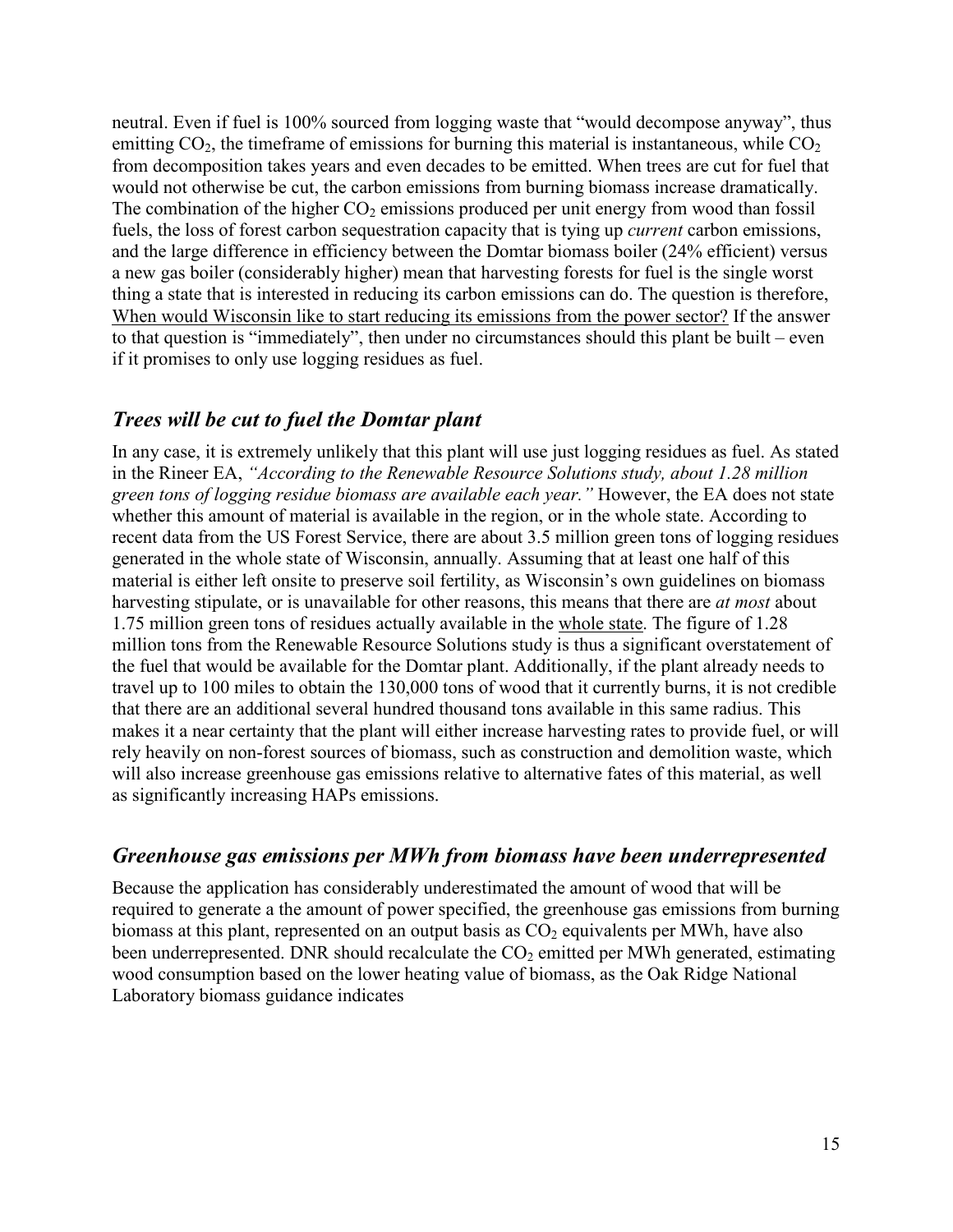### *Biomass carbon emissions are "real"*

Greenhouse gas emissions at the stack of the biomass boiler are 3,120 lb/MWh gross output, more than six times higher than the 510 lb/MWh of the natural gas boiler. These numbers speak for themselves. There is nothing in any of the application materials reviewed to suggest that these emissions from biomass are any less "real" and climate-change inducing than emissions from natural gas. There is no evidence produced to demonstrate that fuel will be sourced solely from forestry residues – indeed, it is explicitly stated in the Rineer-authored EA that harvest of woodlands can be considered, if only as a "last resort". However, absent any controls in the field, and absent any legally binding obligations, fuel providers for the Domtar plant will cut what they want, where they want. There is nothing to stop them from harvesting trees for fuel, and DNR has no basis for concluding otherwise. The fact that the plant already sources wood from up to 120 miles away indicates that obtaining "residues" sufficient to fuel the plant will be impossible.

### *Because biomass is not carbon neutral, biomass is not BACT for GHG emissions*

The DNR is reluctant to engage with the question of how different sources of biomass can affect net emissions of greenhouse gases. The department evidently thinks it is beyond the scope of its responsibilities. However, EPA disagrees. The requirement that carbon emissions from this plant undergo BACT analysis necessitates DNR examining how  $CO<sub>2</sub>$  emissions can best be reduced. In fact, the Rineer-EA does spend time discussing forest carbon and how use of wood for fuel may influence net carbon emissions. This discussion deserves comment, and is reproduced here.

#### *2.3.4.4 Possible increasing of sequestration in the woodlands*

*It might be possible to increase the amount of carbon sequestered before beginning operation of a biomass-fired plant so that the carbon debt from combustion can be lessened. During the years before any wood was needed for the plant, Domtar and WEPCO could ensure that the amount of woodland available for logging (and thus biomass harvest), is increased so that the carbon is banked (against the prospective carbon debt) and a build-up of additional sequestered carbon occurs before the combustion process begins.* 

This unfortunately misses the point, entirely. Increasing the amount of land available for exploitation as biomass fuel will simply serve to liquidate more forest carbon into the atmosphere.

*The Forest Guild has indicated that some forest management strategies can apparently increase carbon sequestration rates and store more carbon over time than others. These strategies include cultural methods that increase forest structural complexity, such as uneven-aged management, retaining residual components of the original stand, or extending cutting rotation time to allow more carbon to be sequestered. The use of logging residues rather than whole trees is viable because the residue would eventually decay and emit carbon while live trees would continue to sequester it. If whole trees were used, the use of less healthy trees that are likely to die in the near future could allow the healthier trees to continue to sequester carbon.*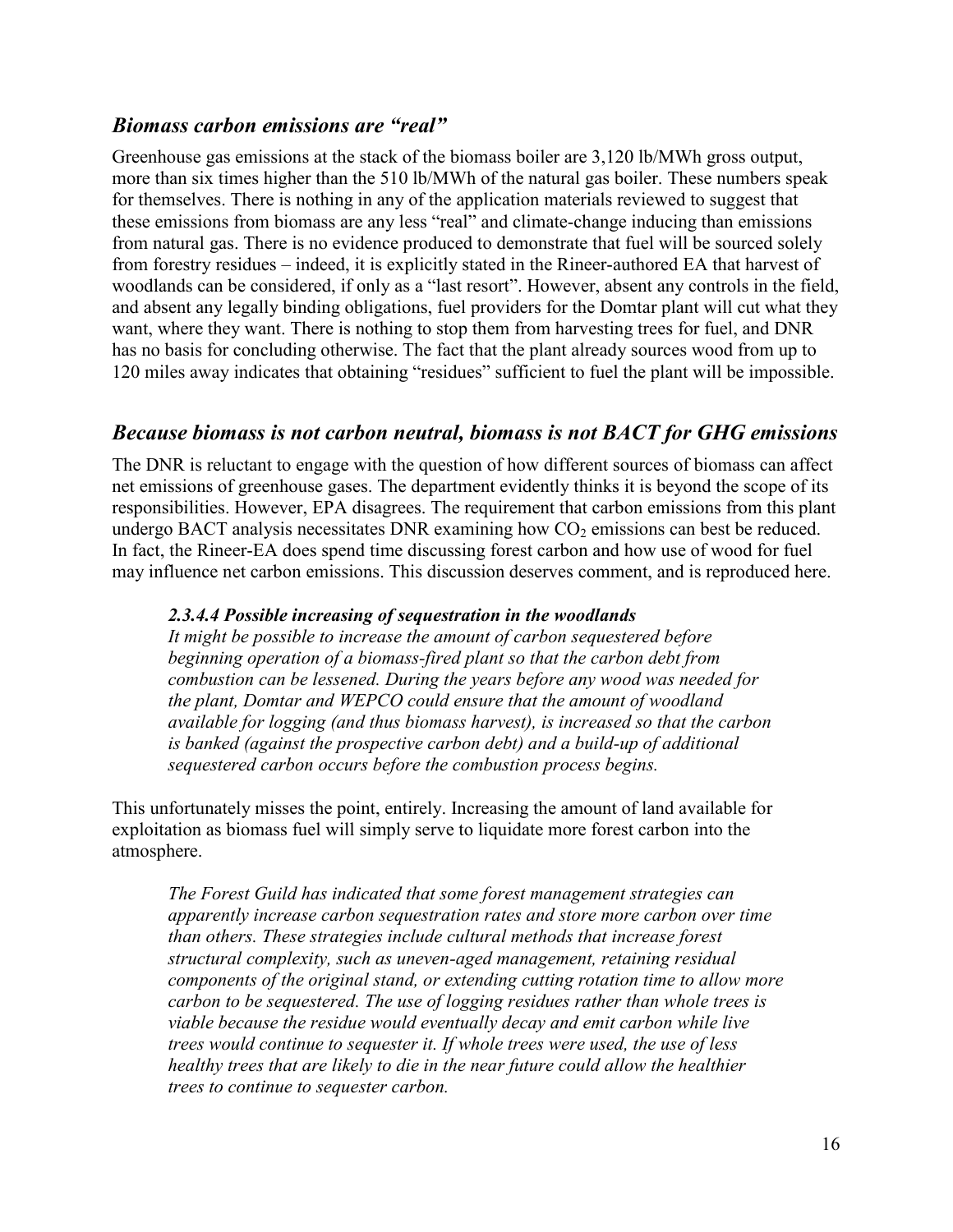There is no credible research that shows increased logging ("forest management") leads to increased carbon storage, relative to leaving forests unexploited. There are, to be sure, ways to do forestry that leave more carbon standing relative to other approaches, but simply letting forest and soil carbon accumulate, undisturbed, is what maximizes forest carbon storage. It is important to note that harvesting for biomass after commercial timber harvesting tends to strip the most carbon out of forests, and leave the least material onsite. Biomass harvesting is not "fussy" uneven-aged management that retains forest carbon; it is by definition the removal of everything that doesn't have value as sawtimber and it is conducted on a scale where removal of anything less than 50% of standing material is barely cost-effective.

### *The GHG analysis should include methane emissions from wood storage*

It is good that methane emissions from biomass combustion have been calculated, but this is only part of the methane generation associated with biomass fuels. Storage of green chipped fuel wood is likely to lead to development of anaerobic conditions in the presence of an abundant carbon source, the ideal conditions for methane buildup. Methane is a regulated greenhouse gas under EPA's new rules. Studies have found significantly greater rates of decomposition and mass loss for whole-tree chips than clean, debarked chips, and that piles of whole-tree chips are more prone to spontaneous combustion than clean, debarked chips.<sup>6</sup> Studies have shown that enclosure of even dried wood can lead to significant accumulation of methane. For instance, oceanic transport of pellets, which are processed and dried and thus present less risk of fermentation than green chips, has nonetheless been found to sometimes result in dangerously high buildups of toxic gasses during transport. One study found average methane concentrations of 605 ppm in the hold areas of vessels transporting wood pellets, <sup>7</sup> a condition that led to an explosion and fatality on a wood-transport ship. The DNR should require an assessment of net methane production from fuelwood piles as part of the greenhouse gas analysis for biomass power at the Domtar plant. It may also want to examine safety and fire issues surrounding the risk of spontaneous combustion of the fuel pile, a phenomenon that is fairly common at biomass and pellet processing plants.

#### *Natural gas should be considered a BACT strategy for reducing emissions*

Burning biomass leads to significantly greater conventional and greenhouse gas pollutant emissions than burning natural gas. The ratio of the emissions rates are presented in the following table:

-

<sup>&</sup>lt;sup>6</sup> Springer, E. 1980. Should whole-tree chips be dried before storage? USDA Forest Products Laboratory Research Note FPL-0241.

 $<sup>7</sup>$  Svedberg, U., et al. 2008. Hazardous off-gassing of carbon monoxide and oxygen depletion during ocean</sup> transportation of wood pellets. Annals of Occupational Hygiene, 52:259-266.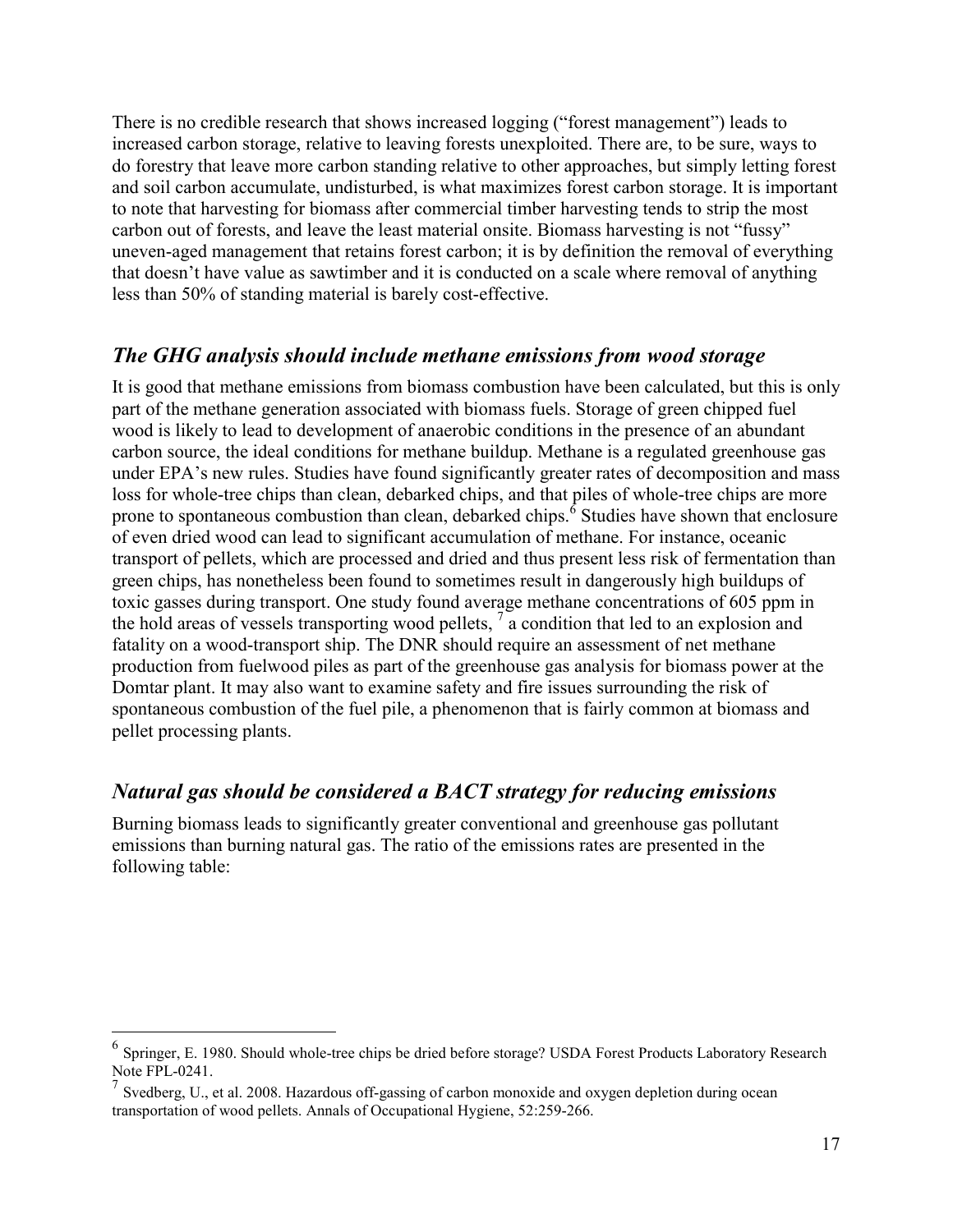|                  | ratio biomass emission              |
|------------------|-------------------------------------|
|                  | Pollutant rate to gas emission rate |
| PМ               | 316%                                |
| CO               | 200%                                |
| <b>NOx</b>       | 833%                                |
| <b>VOCs</b>      | 283%                                |
| SO <sub>2</sub>  | 1667%                               |
| lead             | 6%                                  |
| mercury          | 100%                                |
| <b>Fluorides</b> | 1613%                               |
| <b>H2SO4</b>     | 30000%                              |
| GHG              | 612%                                |

These ratios would be even higher if they were all, like the ratio for greenhouse gas emissions, expressed relative to actual usable energy and not just on a heat-input basis.

The Domtar plant would be considerably cleaner if it were simply to fire 100% natural gas. Indeed, EPA has recognized that fuel switching can constitute BACT, stating

*This approach does not preclude a permitting authority from considering options that would change aspects (either minor or significant) of an applicants' proposed facility design in order to achieve pollutant reductions that may or may not be deemed achievable after further evaluation at later steps of the process. EPA does not interpret the CAA to prohibit fundamentally redefining the source and has recognized that permitting authorities have the discretion to conduct a broader BACT analysis if they desire.* 

Nonetheless, the "preliminary determination" document for the Domtar facility states:

*Potential for fuel switching as BACT – Based on recent USEPA guidance, the potential for using a cleaner fuel, even to the point of changing the project substantially, needs to be part of the BACT analysis process. For this boiler, using a natural gas as a clean fuel could reduce emissions of PM (including PM10 and PM2.5), CO, NOx, VOC and fluorides. Therefore, the Department has examined requiring the use of natural gas as part of the BACT determination for each and all of these pollutants.* 

*This proposed boiler has been put forward with these primary goals: - Generating electricity and steam from a renewable source. Generating green jobs in Wisconsin (in lieu of purchasing out-of-state fossil fuels). - Reduction in greenhouse gas emissions due to the use of renewable fuels.*

*Additionally, the design of the boiler is for biomass and is much more complex than that needed to combust only natural gas.*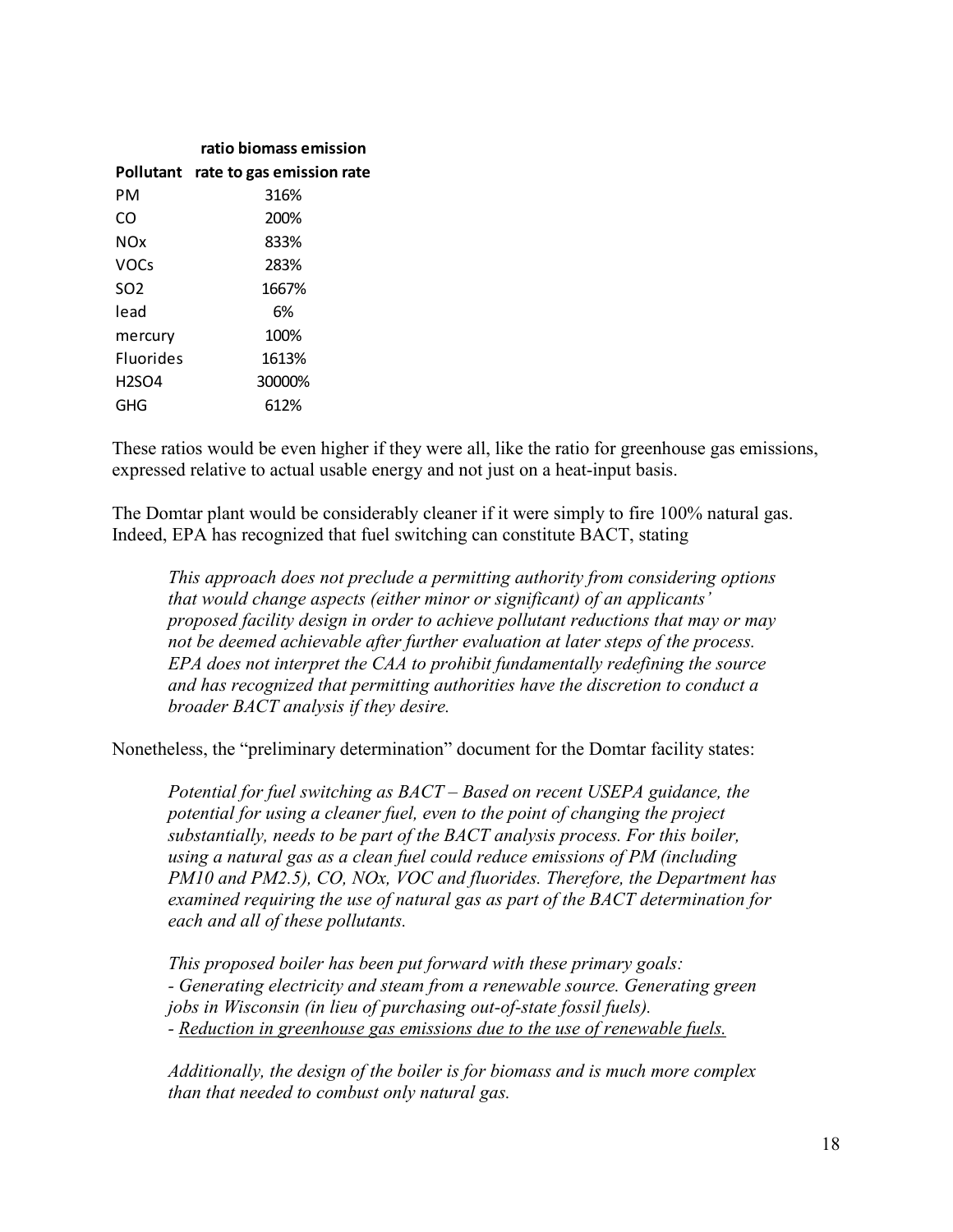*Based on these parameters, the Department determines that use of biomass is an inherent part of this project and will not further consider the use of only natural gas, or other cleaner fossil fuel, as part of any BACT analysis.* 

DNR's argument that the plant will generate "green" jobs is not supported by the data. The Environmental Assessment provided by the Public Service Commission states, regarding jobs (page 43),

*After completion, the plant would require about 150 permanent logging and trucking jobs in the surrounding area to supply the fuel supporting its operation. These logging and trucking jobs may or may not be new jobs, but there is no reason to believe that plant operation would result in a job loss in these occupations as a result of the project operation. On the other hand, there may not be any significant increase in permanent jobs in the Wausau area after the plant was placed in operation.*

DNR's dismissal of natural gas as BACT also does not comport with EPA's guidance on implementation of the greenhouse gas tailoring rule, which requires thorough documentation of all the steps taken in a BACT determination. One would assume that this would also apply to the dismissal of natural gas as BACT for pollutants at the Domtar plant, which is based on the demonstrably false argument that biomass will reduce greenhouse gases relative to fossil fuels. EPA's "PSD and Title V Permitting Guidance for Greenhouse Gases", issued November 2010, states:

*Since the BACT provisions in the CAA and EPA's rules provide discretion to permitting authorities, a critical and essential component of a successful BACT analysis (whether it follows the top-down process or another approach) is the record supporting the decisions reached by the permitting authority. Permitting authorities should ensure that the BACT requirements contained in the final PSD permit are supported and justified by the information and analysis presented in a thorough and complete permit record. The record should clearly explain the reasons for selection or rejection of possible control and emissions reductions options and include appropriate supporting analysis. In accordance with relevant statutory and regulatory requirements, the permitting authority must also provide notice of its preliminary decision on a source's application for a PSD permit and an opportunity for the public to comment on that preliminary decision. Thus, the record must also reflect careful consideration and response to each significant consideration raised in public comments. Each BACT analysis must be supported by a complete permitting record that shows consideration of all the relevant factors.*

DNR's claim that biomass reduces greenhouse gas emissions essentially states that because biomass is included in Wisconsin's suite of renewable energy technologies, this is sufficient to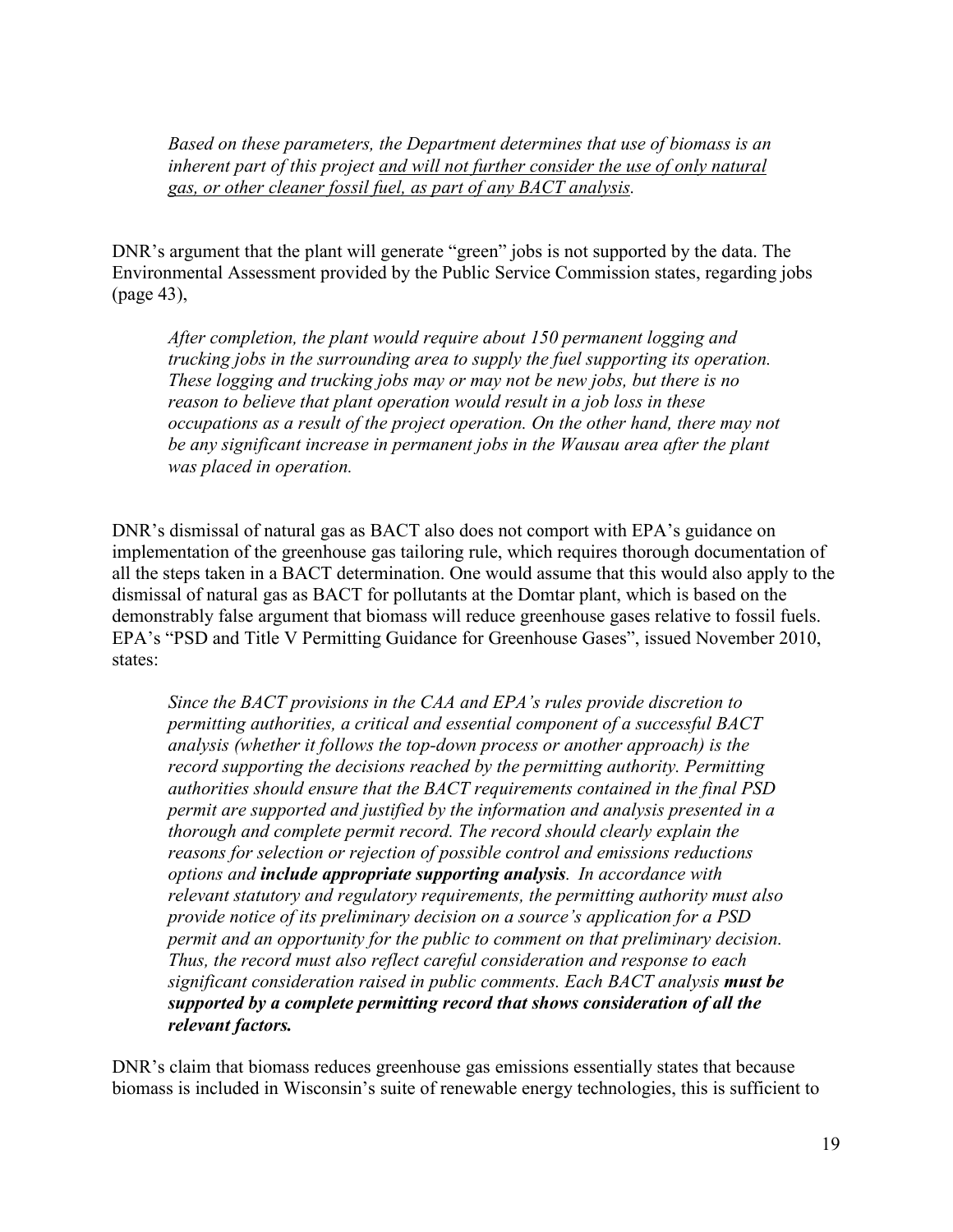prove it is carbon neutral. This does not meet EPA's standard that "each BACT analysis be supported by a complete permitting record that shows consideration of all the relevant factors." DNR has not demonstrated that the kinds of biomass burned will be restricted to those with fast carbon payback time, and even the fuels did have a fast carbon payback time, the Clean Air Act is designed to regulate what comes out the stack of an emitting facility – not what the net balance of that pollutant will be at some point in the future once the carbon has "grown back". Absent any demonstration that biomass fuels will actually reduce carbon emissions, the only way to evaluate greenhouse gas emissions from biomass versus natural gas is with the stack emission rate in the permit, which is more than six times higher for biomass than for natural gas.

DNR's dismissal of consideration of fuel switching to natural gas is unjustified and not supportable in light of EPA's clear mandate to consider all options to reduce pollution. As EPA states, DNR can evaluate major facility changes – including fuel switching – "if they desire". In this case, it would not even be true fuel switching, since Domtar *already* intends to burn natural gas in the biomass boiler. Yet nowhere is the circular logic of the biomass myth more apparent than here. DNR is saying that even though burning all natural gas would result in dramatic reductions in emissions compared to burning biomass, the idea – which DNR *itself* does not even appear to believe – that biomass will "reduce" greenhouse gas emissions compared to fossil fuels is sufficient to trump all those other, health-based considerations. And while DNR itself appears to acknowledge the fact that even biomass from forestry residues is not carbon neutral, the myth of carbon neutrality (upon which the determination of biomass as a "renewable" fuel is at least in part based) is allowed to take precedence over the obvious and common-sense conclusion that biomass emits dramatically more  $CO<sub>2</sub>$  than natural gas (as demonstrated by the stack emission numbers in the permit).

Prioritizing reductions in greenhouse gases – and especially illusory reductions – over reducing emissions of other pollutants is not supported by EPA guidance. In fact, EPA's guidance states:

*When weighing any trade-offs between emissions of GHGs and emissions of other regulated NSR pollutants, EPA recommends that permitting authorities focus on the relative levels of emissions rather than endpoint impacts. As a general matter, GHG emissions contribute to global warming and other climate changes that result in impacts on the environment and society. However, due to the global scope of the problem, climate change modeling and evaluations of risks and impacts of GHG emissions currently is typically conducted for changes in emissions orders of magnitude larger than the emissions from individual projects that might be analyzed in PSD permit reviews. Quantifying these exact impacts attributable to the specific GHG source obtaining a permit in specific places is not currently possible with climate change modeling. Given these considerations, an assessment of the potential increase or decrease in the overall level of GHG emissions from a source would serve as the more appropriate and credible metric for assessing the relative environmental impact of a given control strategy. Thus, when considering the trade-offs between the environmental impacts of a particular level of GHG reduction and a collateral increase in another regulated NSR pollutant, rather than attempting to determine or characterize specific environmental impacts at particular locations, EPA recommends that*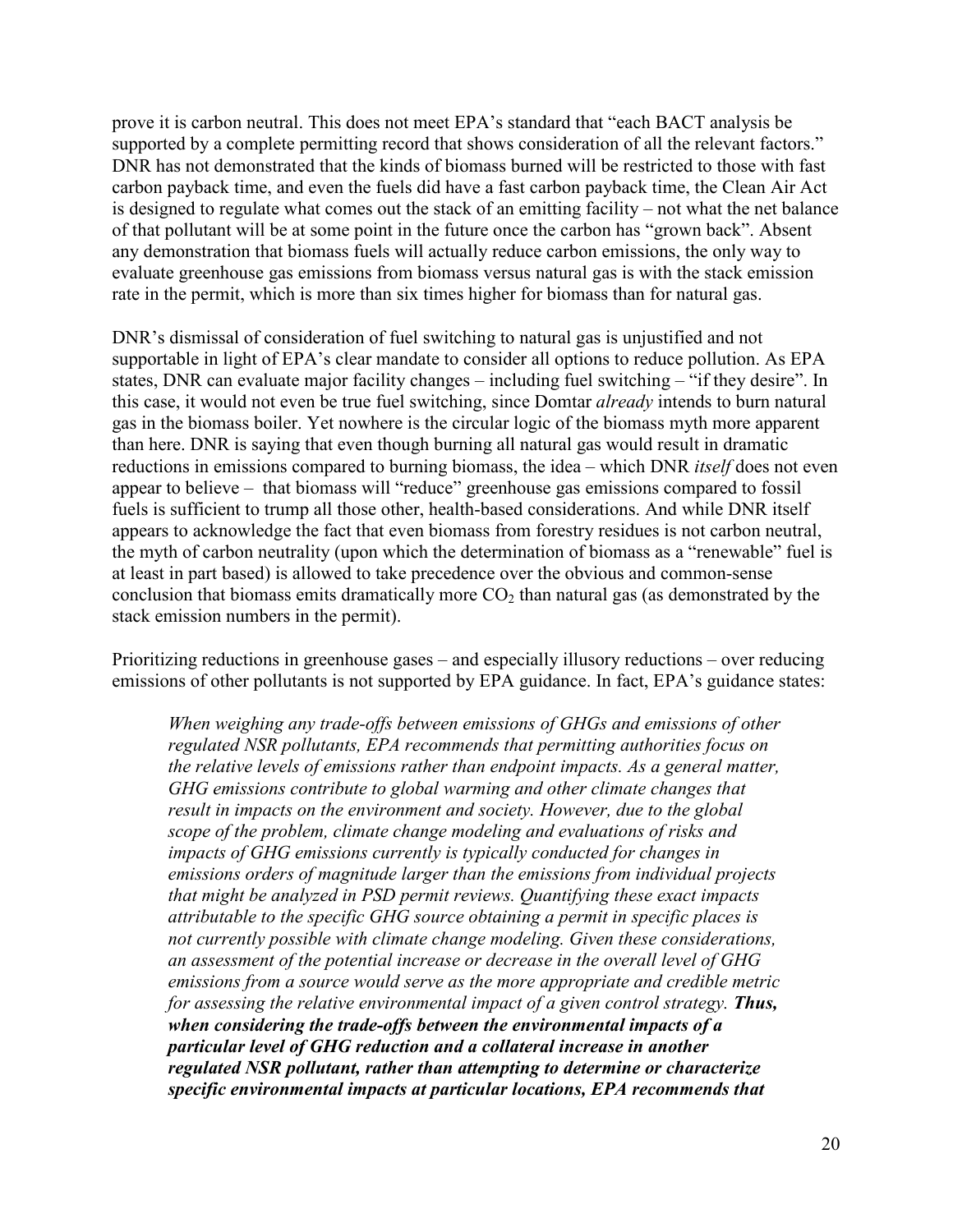*permitting authorities focus on the amount of GHG emission reductions that may be gained or lost by employing a particular control strategy and how that compares to the level of collateral increase for other regulated NSR pollutants.*

What EPA is saying here is that because greenhouse gases are emitted on a large scale, and the impacts of any one facility are small, it is important to focus first on reducing the emissions regulated by the Clean Air Act that *do* have quantifiable impacts at the local level – that is, pollutant emissions that affect health, like PM and NOx – and only *then* evaluate how different approaches for controlling these pollutants affect greenhouse gas emissions. There is nothing in this guidance to support DNR's approach of allowing an unsubstantiated claim of carbon neutrality for biomass to trump the considerable reductions in conventional pollutants that would occur if natural gas were burned instead.

### **Conclusion**

We urge DNR to step back to put this project in perspective. Each of the air pollutants emitted under the draft permit is regulated for a reason: science shows that it has a negative impact on human health. Whether it is dioxin, and ultra-toxic air pollutant for which there is no known safe limit, or particulate matter that is causally linked to increased mortality from cardiopulmonary diseases or lung cancer, the impacts on the citizens of Wisconsin will be real and long term. Yet, this project is being funded with millions of dollars in taxpayer and rate payer money under the guise of being "clean" and "renewable" energy that has benefits for clean air. This assumption is questionable at best.

We note that Governor Walker recently withdrew approval for a similar biomass burning electricity project in Madison, Wisconsin, stating that it will save the state \$100 million. In reviewing the air pollution permit to construct and operate the WE Energy project at the Domtar mill, we urge DNR to ensure the strictest level of regulation under the Clean Air Act, due to the short and long term impacts on public health and our Nation's economic well being.

In closing, at a time when Wisconsin is struggling with an economic crisis that is affecting the budget of every family and the ability of the state to address costs associated with health care, this project makes no sense. It will use precious taxpayer dollars for a project that will emit toxic and hazardous pollutants to the atmosphere. Scarce taxpayer and ratepayer money intended for "clean" renewable energy will be misspent on this project, with serious negative results.

Please send a copy of all future correspondence on this matter, including the final determination, to:

Attorney Margaret E. Sheehan, via email at meg@ecolaw.biz Mary Booth, PhD, via email at mbooth@pfpi.net